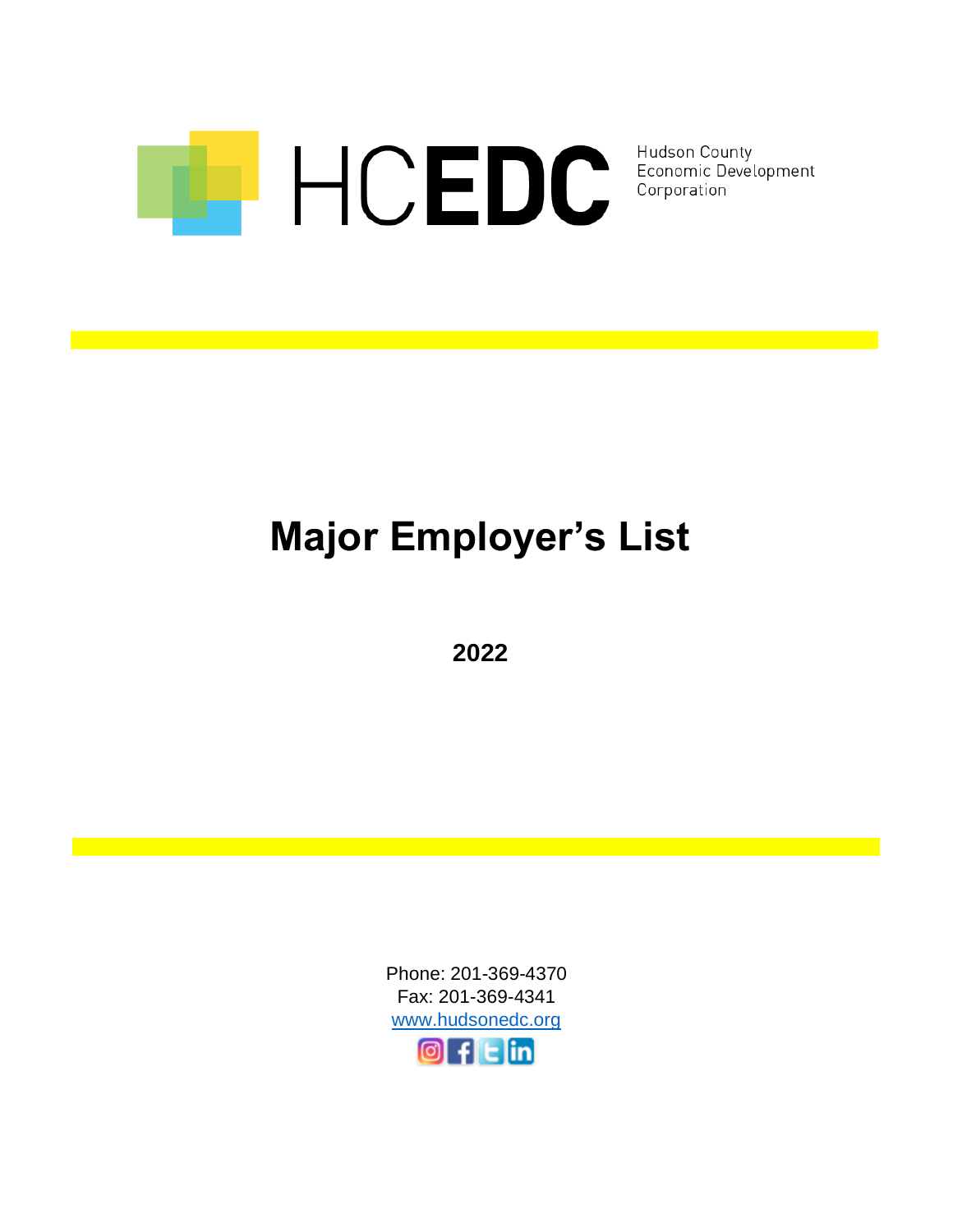Welcome to the Hudson County Economic Development Corporation and our information series for business.

The Major Employer's List is by far the HCEDC's most in-demand report. Sourced from the annual Dunn and Bradstreet Million Dollar Directory report, HCEDC aggregates information on Hudson employers with more than 100 employees (# EE \*) in each municipality. We provide you with the employer's contact information, SIC Code, and the number of individuals employed in the municipality.

The list can help you with your business development marketing strategies; an index of Standard Industrial Classification (SIC) codes is provided to help you hone in on industries of interest. For an online list of SIC classifications, go to: [https://www.osha.gov/pls/imis/SIC\\_manual.html.](https://www.osha.gov/pls/imis/sic_manual.html)

And if you are seeking employment opportunities, knowing the largest employers is a good start in developing an employment strategy. Here is an additional helpful tool: New Jersey Career Connections. This is a comprehensive online career portal to help you plan, prepare, and succeed in your job search. For more information, go to: [https://careerconnections.nj.gov/.](https://careerconnections.nj.gov/)

This guide is a part of the HCEDCs information series, including Major Employer's List, Urban Enterprise Zone Programs, Municipal Contacts, and Hudson Facts.

# **About the HCEDC**

The HCEDC is a not-for-profit economic development corporation serving each of Hudson's twelve municipalities.

Mission: to serve Hudson County's diverse communities by providing comprehensive financial access, information, professional training, and affordable housing.

Vision: To build a healthy local economy through collaborative partnerships for businesses, organizations, and individuals.

# **Our Focus**

The HCEDC focuses on four program areas: Business Loans, Education, Information, and Housing.

#### **Business Loans:**

We're committed to helping you access the resources you need to build a healthy business. To make this possible, we've partnered with a dedicated team of lenders to provide a wide variety of loans. Together, we'll explore your eligibility for available financing and incentive programs. We'll counsel you on the financing options that best meet your goals and prepare you for the application and closing process. We'll continue to be a resource for you even after your loan closes!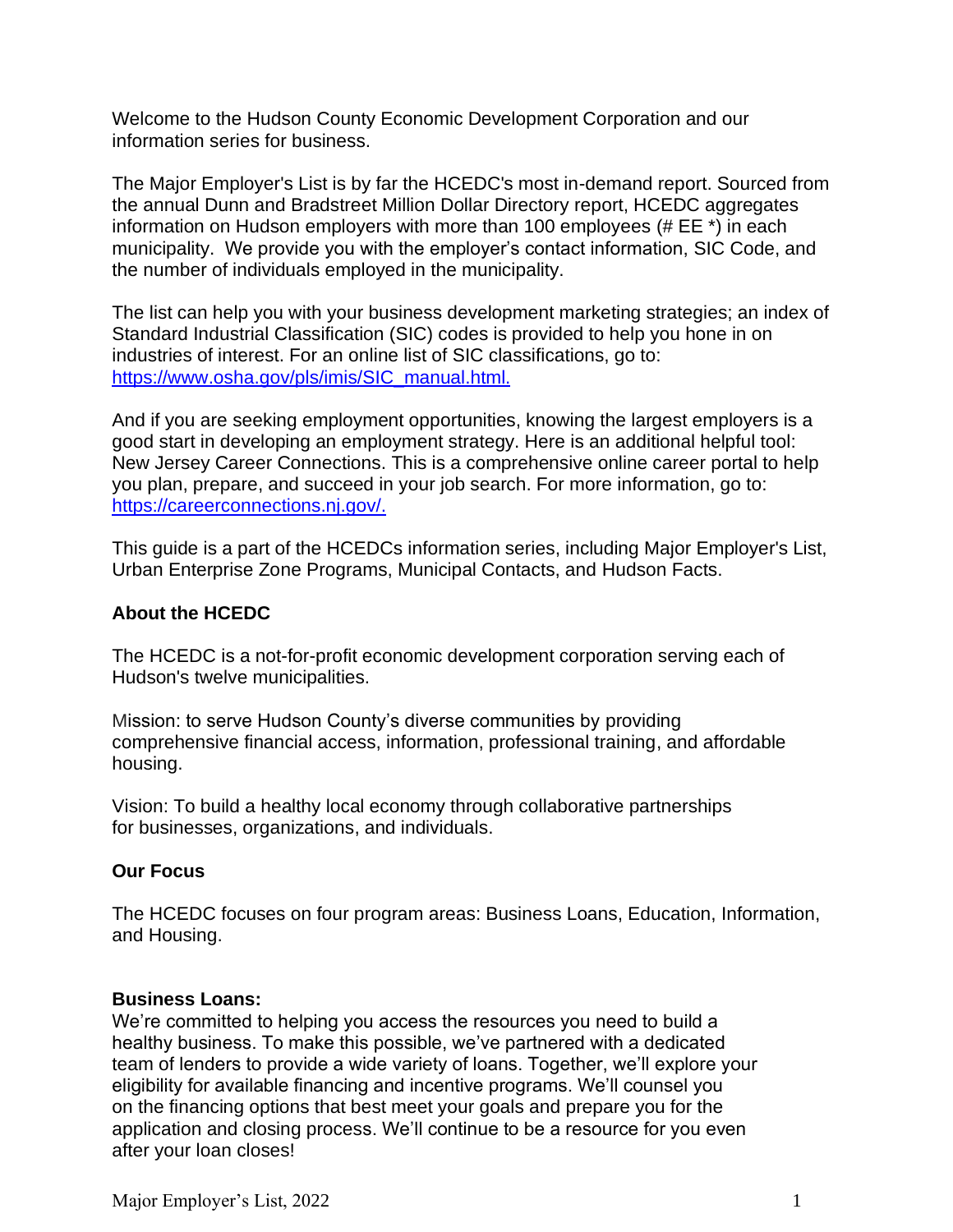# **Education:**

Whether you are a business-savvy expert or looking to start a new venture, we can help you sharpen your skills to take your business to the next level. We've partnered with chambers, local colleges, universities, and training experts in the fields of finance, sales, and business to provide a variety of lectures, courses, and workshops throughout Hudson County. Our training ranges from two-hour lectures to six-week courses; in-depth, advanced training up to Fifteen weeks is also made available to established businesses.

### **Information:**

HCEDC is dedicated to educating and assisting local businesses to provide for the needs of their employees and the community. On our website, you will find a number of valuable resources for current and future business owners, including the Hudson County Major Employers report, Municipal Contacts, Hudson Facts, and more. These reports provide information that can save you time and connect you with the right people and resources in the County and each municipality. For more information, go to: [www.hudsonedc.org.](http://www.hudsonedc.org/)

#### **Housing:**

We're committed to providing affordable housing to help our communities take a step to building wealth while strengthening our local economy. By elevating the quality of life for all individuals in Hudson County, we can build a solid foundation for the future.

The Hudson County Economic Development Corporation has compiled this data from the most current sources available. The nature of business, however, dictates constant change. Therefore, we are not responsible for any errors or omissions contained herein.

# **\*These listings consist of the total number of corporate employees statewide.**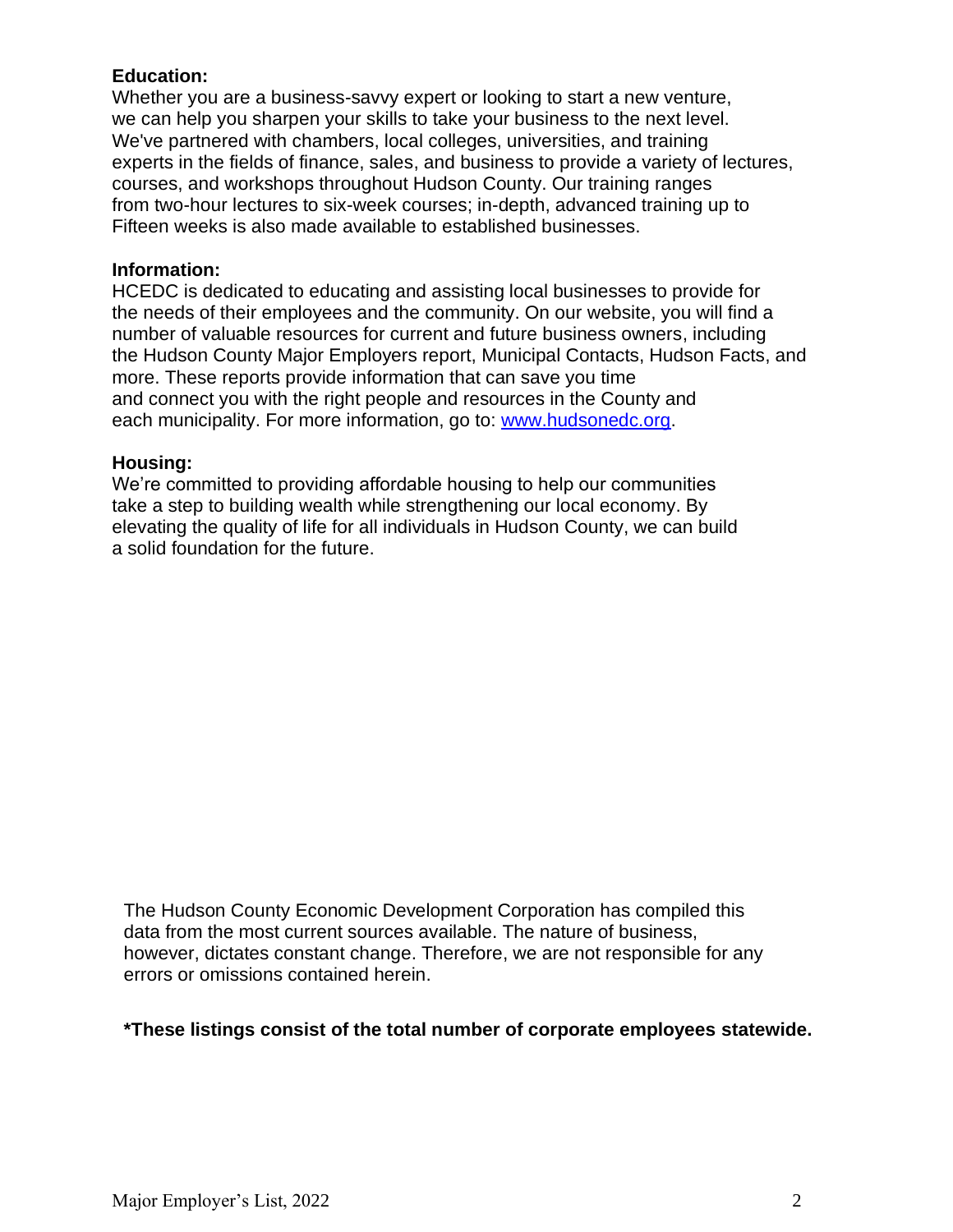# **Standard Industry Classification (SIC) Codes**

SIC Codes are four-digit numerical codes assigned by the US government to classify the business activity of a company. The index below correlates with the municipal listing on the following pages. The first two digits indicate major industry classifications; each extra digit further defines the business. For additional information on SIC codes, go to: [https://www.osha.gov/pls/imis/SIC\\_manual.html](https://www.osha.gov/pls/imis/SIC_manual.html)

| <b>Code</b> | <b>Industry Classification</b>                                                                  |
|-------------|-------------------------------------------------------------------------------------------------|
| 15          | <b>General Building Contractors</b>                                                             |
| 17          | <b>Special Trade Contractors</b>                                                                |
| 20          | Food & Kindred Products                                                                         |
| 22          | <b>Textile Mill Products</b>                                                                    |
| 23          | Apparel & Other Textile Products                                                                |
| 24          | Lumber and Wood Products                                                                        |
| 25          | <b>Furniture and Fixtures</b>                                                                   |
| 26          | Paper & Allied Products                                                                         |
| 27          | Printing and Publishing                                                                         |
| 28          | <b>Chemical and Allied Products</b>                                                             |
| 29          | Petroleum Refining & Related Industries                                                         |
| 30          | Rubber & Misc. Plastic Products                                                                 |
| 31          | Leather & Leather Products                                                                      |
| 32          | Stone, Clay & Glass Products                                                                    |
| 33          | <b>Primary Metal Industries</b>                                                                 |
| 34          | <b>Fabricated Metal Products</b>                                                                |
| 35<br>36    | Industrial Machinery & Equipment                                                                |
| 37          | Electronic & Other Electric Equipment<br><b>Transportation Equipment</b>                        |
| 38          | Instruments & Related Products                                                                  |
| 39          | Misc. Manufacturing Industries                                                                  |
| 41          | Local & Interurban Passenger Transit                                                            |
| 42          | Trucking & Warehousing                                                                          |
| 43          | United States Postal Services                                                                   |
| 44          | <b>Water Transportation</b>                                                                     |
| 45          | Transportation by Air                                                                           |
| 47          | <b>Transportation Service</b>                                                                   |
| 48          | Communications                                                                                  |
| 49          | Electric, Gas, & Sanitary Services                                                              |
| 50          | Wholesale Trades (Durable Goods)                                                                |
| 51          | Wholesale Trades (Nondurable Goods)                                                             |
| 52          | Building Materials and Gardening Supplies                                                       |
| 53          | <b>General Merchandising Stores</b>                                                             |
| 54          | <b>Food Stores</b>                                                                              |
| 55          | <b>Automotive Dealers &amp; Service Stations</b>                                                |
| 56          | Apparel & Accessory Stores                                                                      |
| 57<br>58    | Furniture & Home Furnishings Stores                                                             |
| 59          | Eating & Accessory Stores<br>Misc. Retail                                                       |
| 60          | Depository Institutions                                                                         |
| 61          | Nondepository Institutions                                                                      |
| 62          | Security & Commodity Brokers                                                                    |
| 63          | <b>Insurance Carriers</b>                                                                       |
| 64          | Insurance Agents, Brokers, & Service                                                            |
| 65          | <b>Real Estate</b>                                                                              |
| 67          | Holding and Other Investment Offices                                                            |
| 70          | Hotels & Other Lodging Pl. aces                                                                 |
| 72          | <b>Personal Services</b>                                                                        |
| 73          | <b>Business Services</b>                                                                        |
| 75          | Auto Repair, Services, & Parking                                                                |
| 76          | Misc. Repair Services                                                                           |
| 78          | <b>Motion Pictures</b>                                                                          |
| 79          | Amusement & Recreation Services                                                                 |
| 80          | <b>Health Services</b>                                                                          |
| 82          | <b>Educational Services</b>                                                                     |
| 83          | Social Services                                                                                 |
| 84<br>87    | Museums, Art Galleries, & Botanical and Zoological Gardens<br>Engineering & Management Services |
| 89          | Services, NEC                                                                                   |
| 91          | Executive, Legislative, & General Government Except Finance                                     |
| 99          | Nonclassifiable Establishments                                                                  |
|             |                                                                                                 |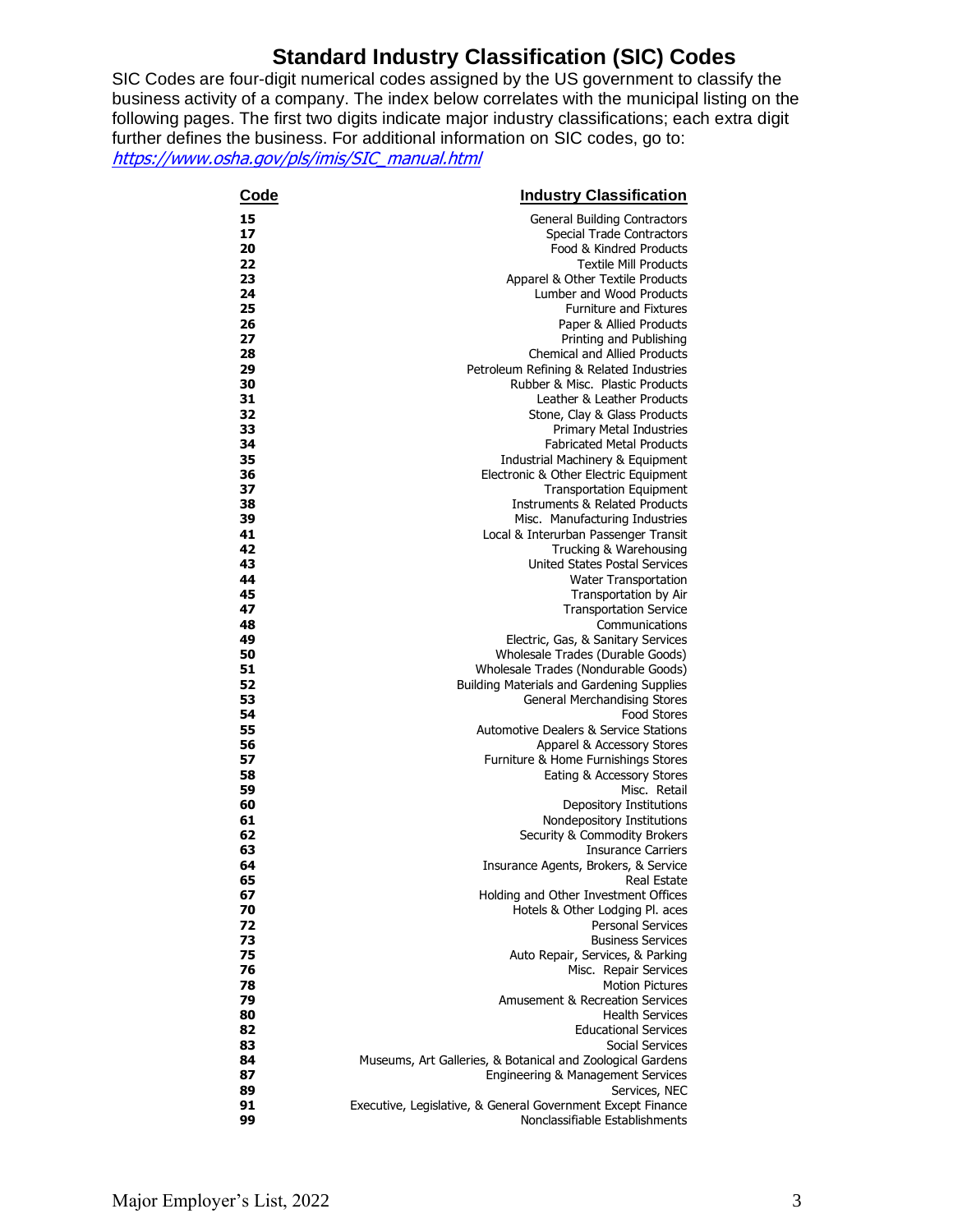| <b>BAYONNE, NJ 07002</b>                                                   |                  |                        |         |
|----------------------------------------------------------------------------|------------------|------------------------|---------|
| <b>Company Name and Address</b>                                            | <b>Phone</b>     | <b>SIC Code</b>        | # $EE*$ |
| <b>Bayonne Board of Education</b><br>669 Avenue A                          | $(201)$ 858-5560 | 8211                   | 1322    |
| <b>Bayonne Community Bank</b><br>860 Broadway                              | (201) 339-5588   | 6029                   | 327     |
| <b>Bayonne Hospital</b><br>29th Street Ave E                               | $(201)$ 858-5000 | 8062                   | 1867    |
| <b>Bookazine Co. Inc (Del CORP)</b><br>75 Hook Road                        | (201) 339-7777   | 5192,2741              | 180     |
| <b>City of Bayonne</b><br>630 Avenue C                                     | $(201)$ 858-6046 | 9111                   | 1627    |
| <b>Courier Systems Inc.</b><br>180 Pulaski Street Ste. 4                   | (201) 432-0550   | 4225,4213              | 150     |
| European American Food Group Co. Inc.<br>698 Kennedy Blvd.                 | $(201)$ 436-6106 | 2099,2079,2033         | 325     |
| <b>Flortek Corp.</b><br>39 W 55 <sup>th</sup> Street                       | (201) 436-7700   | 2273,2752,2782         | 100     |
| <b>G&amp;B Packing Co.</b><br>8 Hook Rd                                    | (201) 339-1600   | 4783,4737              | 100     |
| <b>Gel Spice Company Inc.</b><br>48 Hook Rd                                | (201) 339-0700   | 2099,5149,5145         | 500     |
| <b>Gordon Terminal Service Co. of PA.</b><br>2 Hook Road                   | (201) 437-8300   | 4225,7389              | 100     |
| <b>Ideal Window Manufacturing Inc.</b><br>100 W. 7 <sup>th</sup> Street    | $(201)$ 437-4300 | 3089,3442              | 287     |
| <b>Inserra Inc.</b><br>583 Avenue C                                        | $(201)$ 437-6000 | 5411                   | 220     |
| <b>International Matex Tank Terminals</b><br>250 E 22 <sup>nd</sup> Street | (201) 437-2200   | 4226                   | 120     |
| <b>Jerhel Plastics Inc.</b><br>63 Hook Road                                | $(201)$ 436-6662 | 3221,3961,5122<br>2844 | 500     |
| <b>Lowes Home Improvement</b><br>400 Bayonne Crossing way                  | (201) 243-5110   | 5711                   | 100     |
| <b>Royal Wine Corporation</b><br>63 Lefante Drive                          | $(201)$ 535-9006 | 2084,5182              | 200     |
| <b>Season Contracting Corp.</b><br>211 W. 5 <sup>th</sup> Street           | (201) 804-8787   | 1795                   | 150     |
| <b>Sonic Drive-In</b><br>100 Bayonne Crossing way                          | (201) 436-9200   | 2089                   | 100     |
| <b>Super Stop &amp; Shop</b><br>1 Lefante Way                              | (201) 823-9292   | 5411                   | 100     |
| <b>Vertellus</b><br>40 Ave A                                               | (201) 858-7900   | 2869                   | 350     |
| HARRISON, NJ 07029                                                         |                  |                        |         |
| <b>Company Name and Address</b>                                            | <b>Phone</b>     | <b>SIC Code</b>        | # $EE*$ |
| A F Supply Corp.<br>1000 S. 2 <sup>nd</sup> Street                         | (973) 481-7500   | 2361                   | 100     |
| <b>CS Osborne Company Inc.</b><br>125 Joseph Street                        | (973) 483-3232   | 5085                   | 100     |
| <b>G&amp;S Logistics LLC.</b><br>1 Cape May Street                         | (973) 735-1210   | 8748                   | 160     |
| <b>Town of Harrison</b><br>318 Harrison Ave                                | (973) 268-2425   | 9111                   | 351     |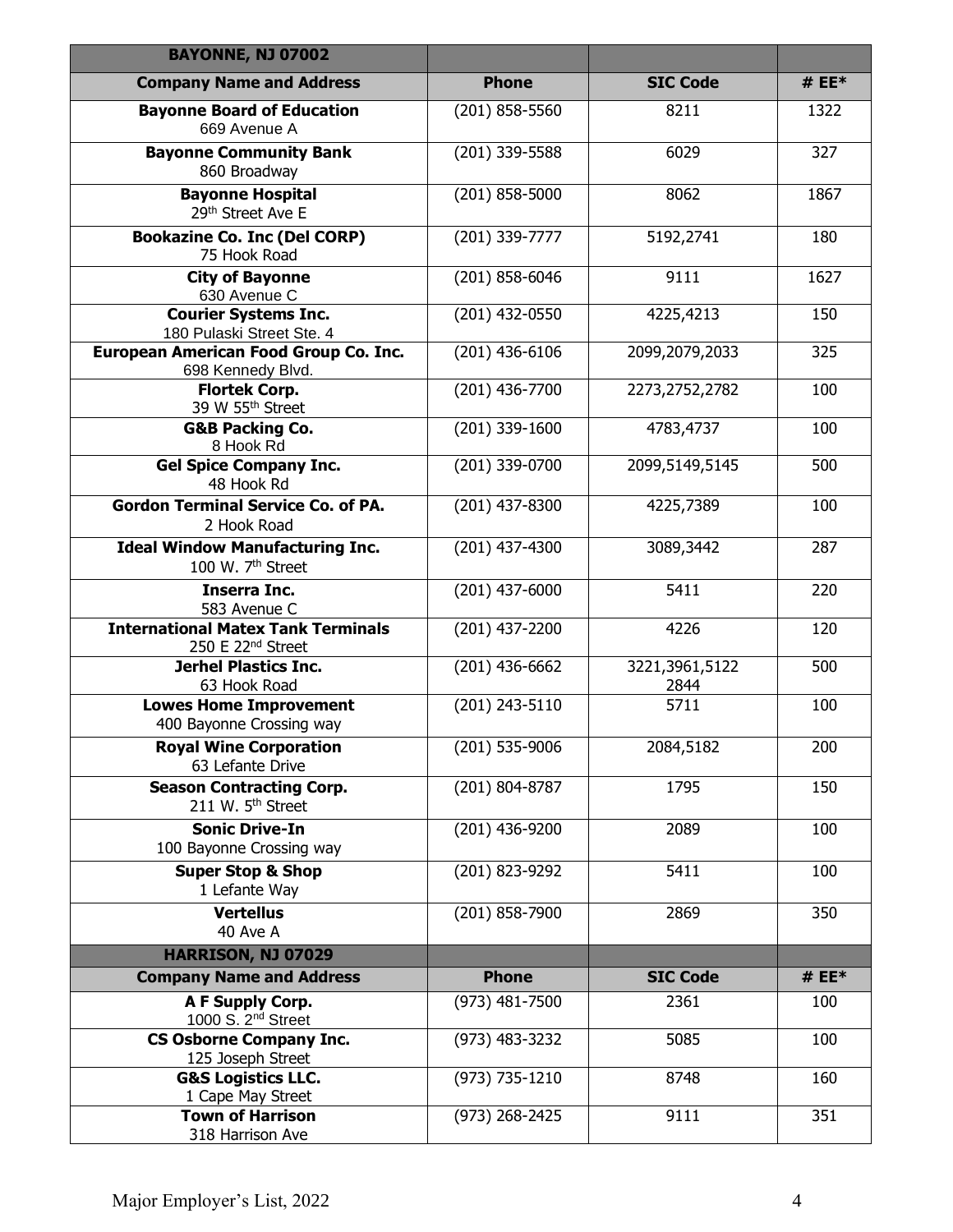| <b>Harrison Board of Education</b>                                 | (973) 483-2055     | 8211                    | 200     |
|--------------------------------------------------------------------|--------------------|-------------------------|---------|
| 517 Hamilton Street                                                |                    |                         |         |
| <b>HOBOKEN, NJ 07030</b>                                           |                    |                         |         |
| <b>Company Name and Address</b>                                    | <b>Phone</b>       | <b>SIC Code</b>         | # $EE*$ |
| <b>Academy Lines Inc</b><br>111 Paterson Street                    | (201) 420-7000     | 4131                    | 350     |
| <b>Applied Housing Management Co. Inc.</b><br>1401 Washington St.  | (201) 420-0157     | 6531                    | 130     |
| <b>Baker Waterfront Plaza</b><br>2 Hudson Pl.                      | (201) 792-5406     | 6029                    | 100     |
| <b>Ciber Inc.</b><br>5 Marine View Plaza                           | (201) 795-3601     | 7379                    | 110     |
| <b>City of Hoboken</b><br>94 Washington Street                     | (201) 420-2000     | 9111                    | 800     |
| <b>Education Dynamics LLC</b><br>5 Marine View Plaza               | (201)377-3000      | 8742                    | 180     |
| <b>Guy Carpenter &amp; Co. Inc.</b><br>121 River St # 1000         | (201) 284-5000     | 6331,6311               | 250     |
| <b>Hoboken Board of Education</b><br>1115 Clinton Street           | (201) 356-3600     | 8211                    | 448     |
| <b>Hoboken University Medical Center</b><br>308 Willow Ave         | (201) 418-1000     | 8062,8011,6211,8741     | 5137    |
| <b>Hopes</b><br>124 Grand St.                                      | (201) 656-3711     | 8399                    | 200     |
| John Wiley & Sons Inc.<br>111 River Street                         | (201) 748-6000     | 2731,2721               | 5700    |
| <b>Marsh USA INC.</b><br>121 River Street                          | (201) 284-3000     | 6411,6331               | 1500    |
| <b>Mindlance Inc.</b><br>80 River Street. Ste 4a                   | (201) 386-5400     | 8742                    | 225     |
| <b>Mizuho Securities USA Inc.</b><br>111 River St.                 | $(201) 626 - 1000$ | 6211,6021               | 100     |
| <b>Nice Systems Inc.</b><br>221 River Street Ste#10                | $(201)$ 256-5000   | 7372,7382,1731,<br>8741 | 537     |
| <b>NJ Transit Corp</b><br>1 Hudson Pl.                             | $(800)$ 234-7284   | 4013,9904               | 700     |
| <b>Shipco Transport</b><br>80 Washington Street                    | (201) 216-1500     | 4731,8742,2731          | 550     |
| <b>Shop Rite</b><br>900 Madison St.                                | (201) 792-6070     | 5411,5912               | 100     |
| <b>Starwood Hotels &amp; Resorts Worldwide</b><br>225 River Street | (201) 253-2400     | 7011                    | 180     |
| <b>Stevens Institute of Technology</b><br>1 Castle Point Terr.     | (201) 216-5000     | 8221                    | 500     |
| <b>Sumitomo Trust &amp; Banking Co. USA</b><br>111 River Street    | (201) 420-9470     | 6021                    | 156     |
| JERSEY CITY, NJ 07097                                              |                    |                         |         |
| <b>Company Name and Address</b>                                    | <b>Phone</b>       | <b>SIC Code</b>         | # $EE*$ |
| <b>United States Postal Service</b>                                | (201) 714-6390     | 4311                    | 2220    |
| 80 County Rd                                                       |                    |                         |         |
| JERSEY CITY, NJ 07302                                              |                    |                         | # $EE*$ |
| <b>Company Name and Address</b>                                    | <b>Phone</b>       | <b>SIC Code</b>         |         |
| <b>Aoxing Pharmaceutical Co. Inc.</b><br>15 Exchange Pl.           | (646) 367-1747     | 5411                    | 250     |
| <b>BJ's Wholesale Club, Inc</b><br>396 Marin Blvd.                 | (201) 798-0500     | 5399                    | 150     |
| <b>Charles Komar &amp; Sons Inc.</b><br>90 Hudson St.              | (212) 725-1500     | 2341,2384,5137          | 920     |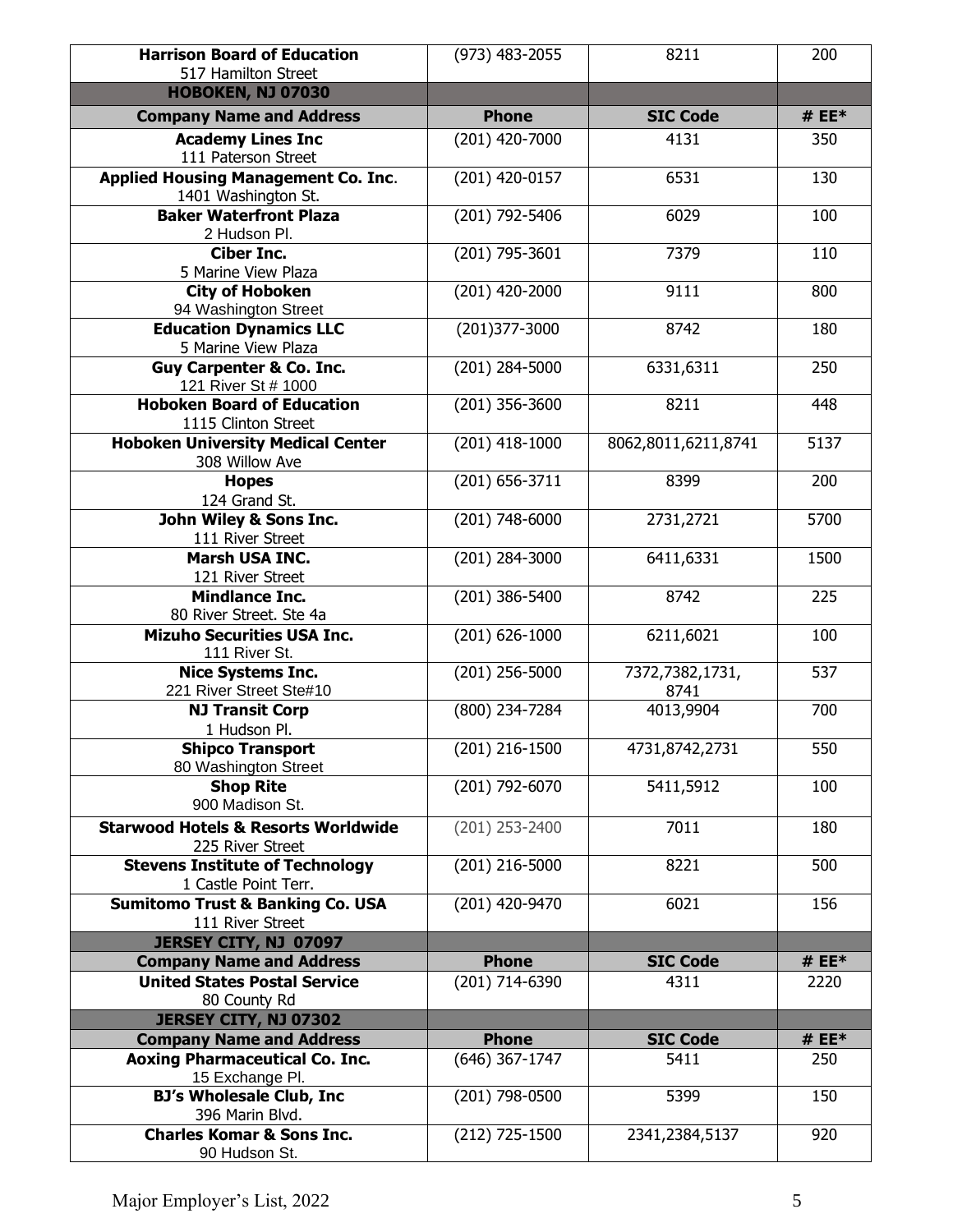| <b>Check Free Service Corp</b>                       | (201) 332-2020     | 7374            | 250     |
|------------------------------------------------------|--------------------|-----------------|---------|
| 10 Exchange Pl.                                      |                    |                 |         |
| <b>City of Jersey City</b>                           | (201) 547-5000     | 9111            | 3171    |
| 280 Grove St.                                        |                    |                 |         |
| <b>Coop Rabobank Center Raiff</b>                    | (201) 499-5200     | 6081            | 200     |
| 10 Exchange Pl.                                      |                    |                 |         |
| <b>E1 Asset Management, Inc.</b>                     | (212) 440-2040     | 6211            | 194     |
| 185 Exchange Pl.                                     |                    |                 |         |
| <b>EverGreen America Corporation</b>                 | $(201) 761 - 3000$ | 4731            | 700     |
| 1 Evertrust Plaza                                    |                    |                 |         |
| Franklin Credit Management Corp.                     | (201) 604-1699     | 6211            | 105     |
| 101 Hudson St.                                       |                    |                 |         |
| <b>Goldman Sachs &amp; Co. Inc.</b><br>30 Hudson St. | (212) 290-1000     | 6311            | 3782    |
| <b>Hamilton Park Health Care Center LTD</b>          | (201) 653-8800     | 8051            | 300     |
| 533 Monmouth St                                      |                    |                 |         |
| <b>Hyatt Corporation</b>                             | (201) 469-1234     | 7011            | 240     |
| 2 Exchange Pl.                                       |                    |                 |         |
| <b>IPC Acquisition Corp.</b>                         | (201) 253-2000     | 3661,4813,7373  | 1150    |
| 3 2 <sup>nd</sup> Street                             |                    |                 |         |
| Jackson Hewitt Tax Services, Inc.                    | $(973) 630 - 1040$ | 7291            | 305     |
| 10 Exchange Pl.                                      |                    |                 |         |
| <b>Jersey City Medical Center Inc.</b>               | (201) 915-2000     | 8062            | 1942    |
| 355 Grand St                                         |                    |                 |         |
| <b>Kuehn &amp; Nagel, INC</b>                        | (201) 413-5500     | 4731            | 3300    |
| 10 Exchange Pl.                                      |                    |                 |         |
| <b>Lord Abbett &amp; Company</b>                     | (888) 522-2388     | 6282            | 500     |
| 90 Hudson St,                                        |                    |                 |         |
| <b>Merrill Lynch Professional Clearing Corp.</b>     | (201) 557-0803     | 6211            | 115     |
| 101 Hudson St. Unit 7                                |                    |                 |         |
| <b>MUFG</b>                                          | (201) 413-8150     | 8741            | 400     |
| 34 Exchange Pl.                                      |                    |                 |         |
| Prebon Yamane (USA) Inc.                             | (201) 557-5000     | 6099,6211       | 520     |
| 101 Hudson St.                                       |                    |                 |         |
| Scivantage Inc.                                      | $(646)$ 452-0050   | 5112            | 130     |
| 499 Washington Blvd                                  |                    |                 |         |
| <b>Shop- Rite Super Market, Inc</b><br>Marin Blvd.   | (201) 418-0300     | 5411            | 100     |
|                                                      |                    | 7379            |         |
| Terra Infotech, Inc.<br>1 Exchange Pl.               | (201) 324-1960     |                 | 260     |
| The Port Authority of NY & NJ                        | (201) 216-6962     | 4581            | 120     |
| 120 Academy St.                                      |                    |                 |         |
| <b>Tullett Prebon Holdings</b>                       | (201) 557-5000     | 6099            | 433     |
| 101 Hudson St.                                       |                    |                 |         |
| <b>United States Postal Service</b>                  | (201) 915-7001     | 4311            | 532     |
| 69 Montgomery St.                                    |                    |                 |         |
| <b>US Tech Solutions, Inc.</b>                       | (201) 524-9600     | 7379,7372       | 300     |
| 1 Exchange Pl. Ste 902                               |                    |                 |         |
| <b>Warren George Inc</b>                             | (201) 433-9797     | 1799            | 110     |
| Foot of Jersey Ave.                                  |                    |                 |         |
| JERSEY CITY, NJ 07304                                |                    |                 |         |
| <b>Company Name and Address</b>                      | <b>Phone</b>       | <b>SIC Code</b> | # $EE*$ |
| <b>Amity Bus Co.</b>                                 | (201) 209-0033     | 4142            | 100     |
| 114 Amity Street                                     |                    |                 |         |
| <b>Applebee's Neighborhood Grill</b>                 | (201) 200-9940     | 2089            | 100     |
| 701 State RT. 440                                    |                    |                 |         |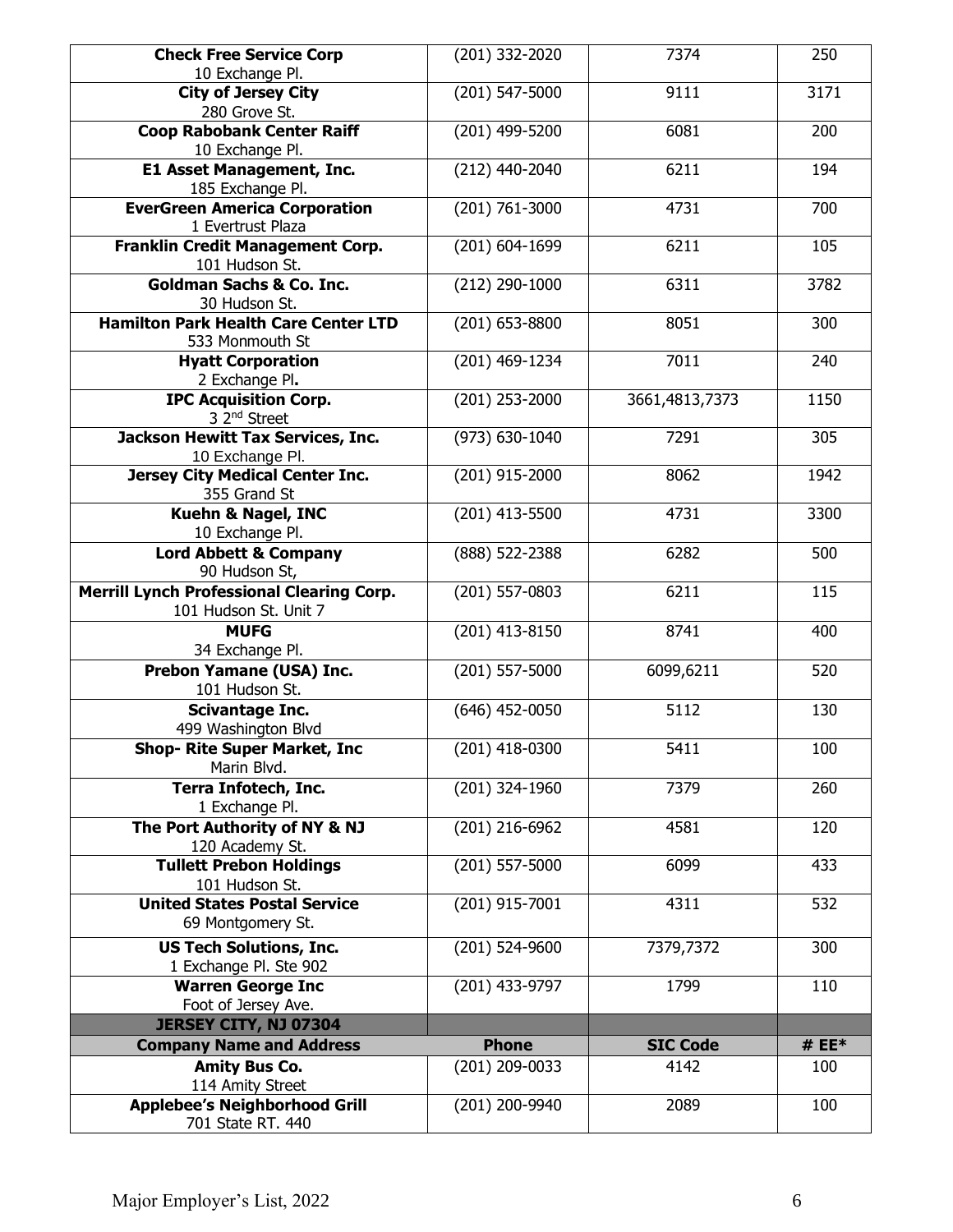| <b>County of Hudson, Parks &amp; Recreation</b><br><b>ADM.</b> Lincoln Park    | (201) 915-1391   | 7999                             | 108     |
|--------------------------------------------------------------------------------|------------------|----------------------------------|---------|
| <b>Healthcare Staffing &amp; Consultant LLC.</b><br>2535 John F. Kennedy Blvd. | (201) 795-5500   | 8742, 7363                       | 2000    |
| <b>Home Depot USA Inc.</b><br>180 Twelfth St.                                  | (201) 963-6513   | 5711                             | 548     |
| <b>Hudson Motors / Hudson Toyota</b><br>599 Route 440                          | (201) 433-0009   | 4411                             | 154     |
| <b>Jersey City Medical Center</b><br>935 Garfield Ave.                         | (201) 946-6400   | 8099                             | 125     |
| <b>Jetro Holdings Inc.</b><br>1 Amity St.                                      | (201) 434-4334   | 8099,8011,5147<br>5194,5141,5181 | 230     |
| <b>Imperial Bag &amp; Paper Co. Inc.</b><br>255 US Hwy 1&9                     | (201) 437-7442   | 5087,5113                        | 1627    |
| <b>Lowe's Home Centers Inc.</b><br>727 Route 440                               | (201) 234-3170   | 5211,5722,5064                   | 150     |
| JERSEY CITY, NJ 07305                                                          |                  |                                  |         |
| <b>Company Name and Address</b>                                                | <b>Phone</b>     | <b>SIC Code</b>                  | # $EE*$ |
| <b>Anderson International Foods Inc.</b><br>2 Burma Rd                         | (516) 747-2210   | 8143                             | 535     |
| <b>C B A Industries Inc.</b><br>63 Pollock Ave.                                | (201) 524-9800   | 8742                             | 100     |
| <b>Cenveo Corporation</b><br>25 Linden Ave.                                    | (201) 434-2100   | 2677,2679,5112                   | 170     |
| Cenvo.<br>25 E Linden Ave.                                                     | (201) 434-2101   | 4241                             | 100     |
| <b>City of Jersey City</b><br>13-15 E. Linden Ave.                             | (201) 547-4412   | 8711,9111                        | 500     |
| <b>D G 3 North American Inc.</b><br>100 Burma Rd                               | (201) 793-5000   | 2752                             | 405     |
| <b>Daily News</b><br>125 Theodore Conrad Dr                                    | (201) 356-6923   | 2721                             | 500     |
| <b>Fabuwood Cabinetry Corp.</b><br>99 Caven Point Rd.                          | (201) 432-6555   | 2434                             | 500     |
| <b>Global Terminal &amp; Container Services LLC</b><br>302 Port Jersey Blvd.   | (201) 451-5200   | 2449,4491,4731                   | 297     |
| <b>Home Depot USA Inc.</b><br>Route # 440                                      | (201) 521-9437   | 5211                             | 200     |
| Home Essentials & Beyond, Inc.<br>200 Theodore Conrad Dr.                      | (732) 590-3600   | 5023,5198                        | 120     |
| <b>Hudson Motors Partnership</b><br>585 Rt. #440                               | (201) 433-0009   | 5511                             | 180     |
| <b>IESi NJ Recycling Corp.</b><br>5 Linden Ave.                                | (201) 434-1100   | 4953                             | 110     |
| <b>Jersey City Sewage Municipal Authority</b><br>555 State Rt 440              | (201) 432-1150   | 4952                             | 100     |
| <b>Jersey City Board of Education</b><br>346 Claremont Ave.                    | (201) 915-6202   | 8211                             | 1661    |
| <b>Langer Transport Corp</b><br>420 Rt. 440                                    | (201) 434-1600   | 4213                             | 250     |
| <b>Liberty Science Center Inc.</b><br>251 Phillips St.                         | $(201)$ 451-0006 | 8412                             | 300     |
| <b>New Jersey City University</b><br>2039 Kennedy Blvd.                        | (201) 200-2000   | 8212                             | 1663    |
| <b>Newport Nursing</b><br>198 Stevens Ave.                                     | (201) 451-9000   | 8741                             | 239     |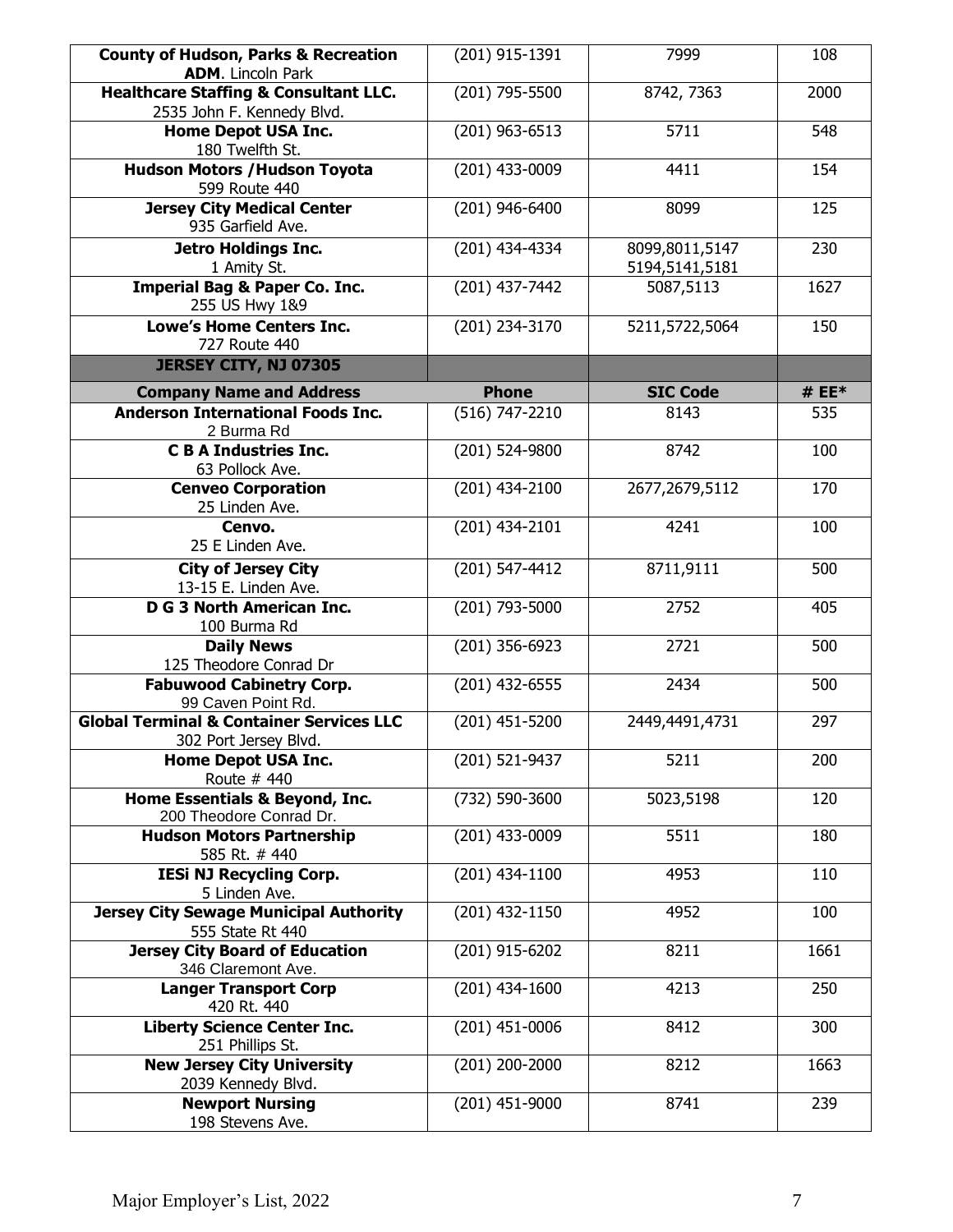| <b>NorthEast Auto-Marine Terminal</b><br>403 Port Jersey Blvd          | (201) 432-5136   | 7521                         | 130     |
|------------------------------------------------------------------------|------------------|------------------------------|---------|
| <b>Reliable Paper Recycling, Inc.</b><br>1 Caven Point Ave.            | (201) 333-5244   | 4953,2611                    | 105     |
| <b>Reliable Wood Products</b><br>1 Caven Point Ave.                    | (201) 333-5244   | 2611                         | 130     |
| <b>Ritter Sysco Food Service</b><br>20 Theodore Conrad Dr              | (201) 433-2000   | 5141,5144,5142<br>5147, 5087 | 529     |
| <b>Sims Group USA Holding Corp.</b><br>1 Linden Avenue E.              | (201) 547-3200   | 5093,3341                    | 322     |
| <b>Star Snack Co. Inc.</b><br>84 Harbor Ave.                           | (201) 985-0300   | 4213,4212                    | 500     |
| The Jersey City Incinerator Authority<br>13-15 Linden Ave.             | (201) 432-4645   | 4953,9111                    | 150     |
| <b>Tropicana Products, Inc.</b><br>9 Linden Ave.                       | (201) 332-2332   | 5142                         | 250     |
| <b>Urban League of Hudson County, INC</b><br>253 Martin Luther King Dr | (201) 451-888    | 8399                         | 102     |
| JERSEY CITY, NJ 07306                                                  |                  |                              |         |
| <b>Company Name and Address</b>                                        | <b>Phone</b>     | <b>SIC Code</b>              | # $EE*$ |
| <b>Christ Hospital Health Service</b><br>176 Palisade Ave.             | (201) 795-8200   | 6719                         | 1206    |
| <b>City of Jersey City</b><br>1 Journal Square                         | (201) 547-4979   | 3611                         | 500     |
| <b>Coldwell Banker Residential Service</b><br>15 Nardone Pl.           | (201) 963-1400   | 6531                         | 100     |
| <b>County of Hudson Probation Office</b><br>595 Newark Ave.            | (201) 795-6800   | 8322                         | 150     |
| <b>County of Hudson</b><br>567 Pavonia Ave.                            | (201) 795-6000   | 9111,9223                    | 2800    |
| <b>HealthCare Staffing and Consult.</b><br>26 Journal Sq.              | (201) 795-5500   | 8742                         | 200     |
| <b>Horizon Health Center Inc.</b><br>714 Bergen Ave.                   | $(201)$ 451-6300 | 8093                         | 130     |
| <b>Hudson County Community College</b><br>25 Journal Sq.               | (201) 714-2127   | 8741,8222                    | 500     |
| Imperial Bag & Paper Co. LLC.<br>235 US Highway 1& 9                   | (201) 437-7440   | 5087                         | 1803    |
| <b>JSMN International Inc.</b><br>591 Summit Ave. Ste 522              | (201) 792-6800   | 7371                         | 260     |
| <b>Laidlaw Transit Inc.</b><br>580 Duncan Ave                          | (201) 309-0400   | 4142                         | 200     |
| <b>Modern Facility Svc.</b><br>1 Path Plz.                             | (201) 216-6747   | 5617                         | 250     |
| Old Dominion Frt. Line Inc.<br>55 Van Keuren Ave                       | (201) 216-0060   | 4213                         | 104     |
| <b>Public Service Electric &amp; Gas</b><br>Bergen Ave                 | (201) 420-3931   | 4911                         | 249     |
| <b>The Evening Journal Association</b><br>30 Journal Sq.               | $(201)$ 653-1000 | 2711                         | 159     |
| <b>United States Postal Service</b><br>899 Bergen Ave.                 | (201) 798-2681   | 4311                         | 450     |
| JERSEY CITY, NJ 07307                                                  |                  |                              |         |
| <b>Company Name and Address</b>                                        | <b>Phone</b>     | <b>SIC Code</b>              | # $EE*$ |
| All American Recycling Corp.<br>2 Hope St.                             | (201) 656-3363   | 4953                         | 130     |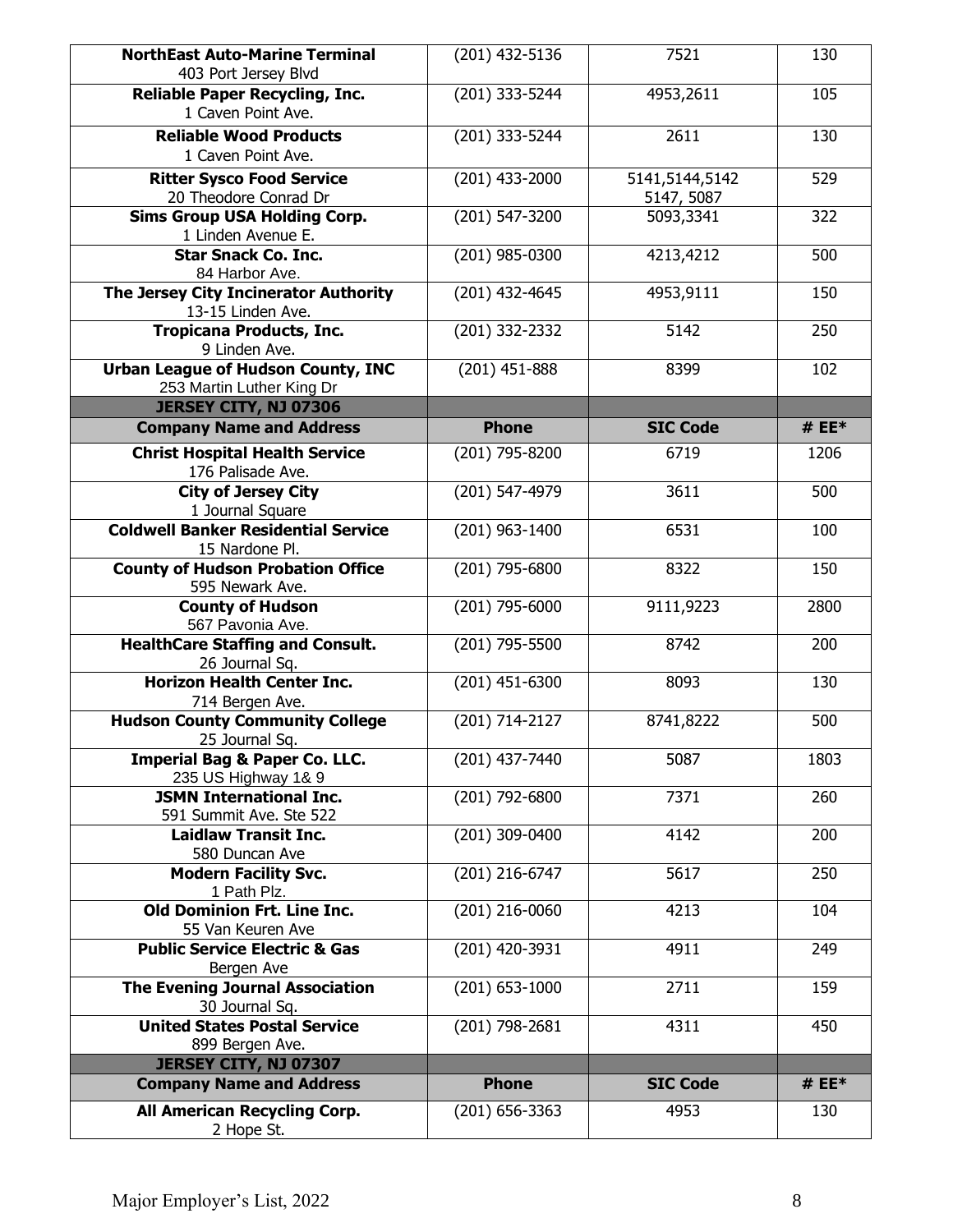| <b>Bethel Industries Inc.</b><br>3423 John F. Kennedy Blvd.         | (201) 656-8222   | 2326                | 250     |
|---------------------------------------------------------------------|------------------|---------------------|---------|
| <b>Jersey City Parking Auth.</b><br>394 Central Ave                 | (201) 653-6969   | 7521,9111           | 100     |
| <b>Stop &amp; Shop Stores Inc.</b><br>232 Central Ave               | $(201)$ 653-6508 | 5411                | 116     |
| <b>United States Postal Services</b><br>80 County Rd                | (201) 714-9834   | 4311                | 2200    |
| JERSEY CITY, NJ 07310                                               |                  |                     |         |
| <b>Company Name and Address</b>                                     | <b>Phone</b>     | <b>SIC Code</b>     | # $EE*$ |
| <b>Atlantic Coast Brands</b>                                        | (201) 942-3400   | 2011                | 235     |
| 100 Town Square Pl.                                                 |                  |                     |         |
| <b>Best Buy</b><br>125 18th Street                                  | (201) 792-8399   | 5411                | 100     |
| <b>Brown Bros Harriman &amp; Co</b><br>525 Washington Blvd          | $(201)$ 418-5600 | 6091,6211           | 700     |
| <b>Citigroup Inc.</b><br>480 Washington Blvd.                       | (201) 798-1049   | 6289                | 1500    |
| <b>Computershare Investor Services LLC</b><br>525 Washington Blvd.  | (201) 324-0014   | 6289,6021           | 1000    |
| <b>Depository Trust &amp; Clearing Corp.</b><br>570 Washington Ave. | $(212)$ 855-1000 | 6289                | 400     |
| <b>DoubleTree Corp.</b><br>455 Washington Blvd.                     | (201) 499-2400   | 7011,5812           | 100     |
| <b>Equitable Life Insurance Co.</b><br>525 Washington Blvd.         | (201) 324-0014   | 6021                | 816     |
| <b>Fidelity Investments</b><br>499 Washington Blvd,                 | (800) 343-3548   | 6211,6282           | 1000    |
| <b>Forbes Management Co. Inc.</b><br>499 Washington Blvd.           | (800) 295-0593   | 3722,2732,2752      | 700     |
| <b>Fulcrum Logic, Inc.</b><br>111 Town Square Pl.                   | (973) 379-3050   | 7379                | 200     |
| <b>Georgeson Securities Corp.</b><br>480 Washington Blvd.           | (800) 428-0717   | 8742                | 179     |
| <b>GRM Information Mgt Service</b><br>215 Coles St.                 | (201) 798-7100   | 4226                | 500     |
| <b>Home Depot USA Inc.</b><br>180 12 <sup>th</sup> Street           | (201) 963-6513   | 5211                | 150     |
| <b>Insurance Service Office Inc.</b><br>545 Washington Blvd.        | (201) 469-2000   | 6411                | 6495    |
| <b>JP Morgan Chase Bank</b><br>575 Washington Blvd.                 | (201) 595-7300   | 6022                | 1592    |
| <b>Macy's Stores</b><br>202 Mall Drive East                         | (201) 255-5200   | 5411                | 175     |
| <b>Mecca &amp; Sons Trucking Corp.</b><br>580 Marin Blvd.           | (201) 792-5866   | 4213                | 100     |
| <b>Ming Yang America Corporation</b><br>525 Washington Blvd.        | (201) 222-8899   | 4731,4581           | 110     |
| <b>Moishe's Moving Systems</b><br>227 Coles St.                     | (800) 266-8387   | 4841                | 253     |
| <b>Nestle Water</b><br>125 Town Square Pl.                          | (201) 451-4000   | 2086,5078,5149,5722 | 100     |
| <b>Path/Port Authority</b><br>777 Jersey Ave.                       | (800) 221-9903   | 4789,8611           | 100     |
| <b>Statco Inc.</b>                                                  | (201) 792-7000   | 4225                | 225     |
| 301 16 <sup>th</sup> Street<br><b>Target</b><br>100 14th Street     | (201) 798-6491   | 5411                | 200     |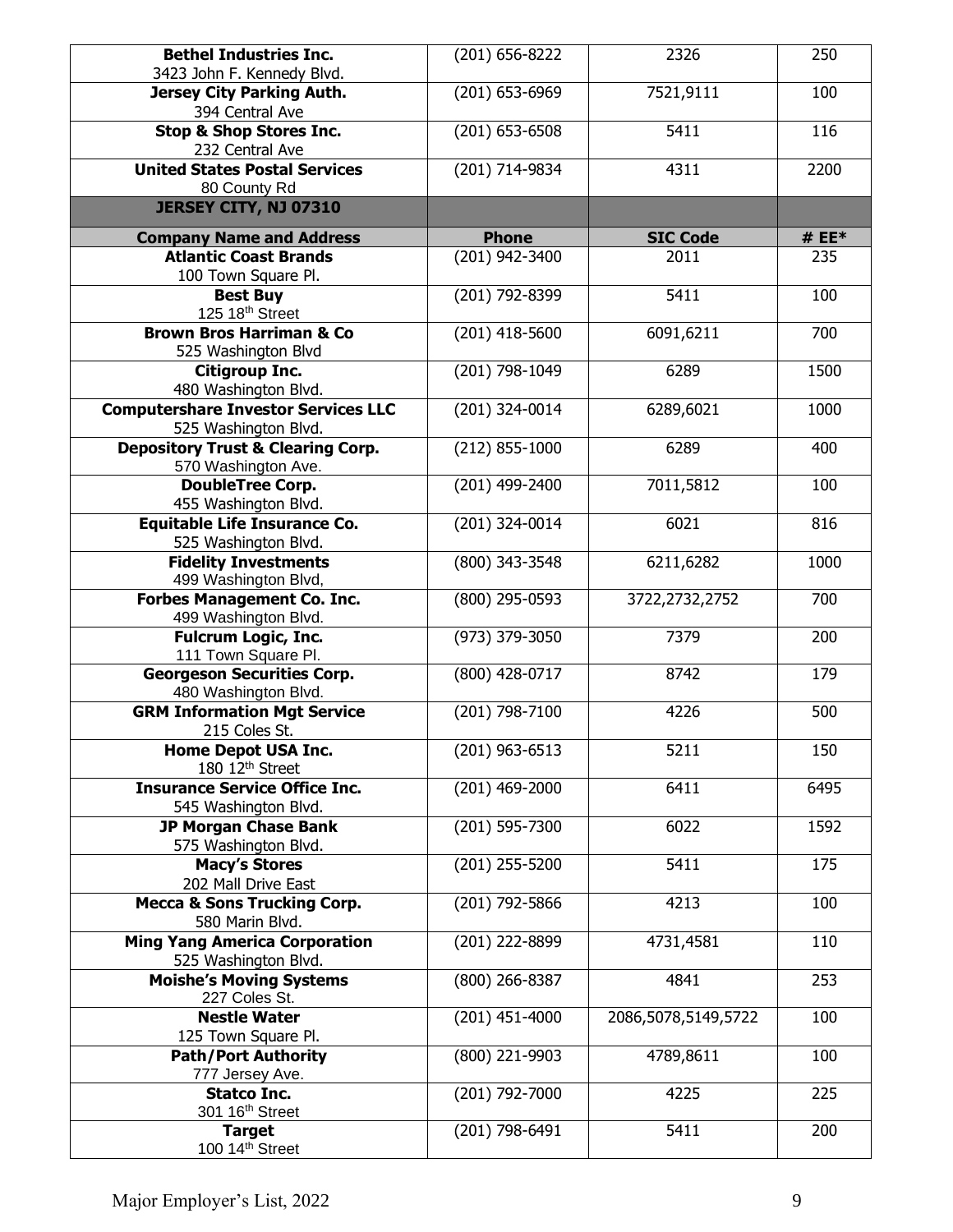| The Port Authority of NY & NJ<br>241 Erie Street                      | (201) 239-3500       | 4785            | 100     |
|-----------------------------------------------------------------------|----------------------|-----------------|---------|
| Jersey City, NJ 07311                                                 |                      |                 |         |
| <b>Company Name and Address</b>                                       | <b>Phone</b>         | <b>SIC Code</b> | # $EE*$ |
| <b>AvePoint Inc.</b><br>3 Plaza Terminal                              | (201) 793-1111       | 7371            | 1400    |
| <b>Arch Insurance Group, Inc.</b><br>Harborside 300 Plz. 3            | (201) 743-4000       | 6021            | 875     |
| <b>Bank of Tokyo Mitsubishi Trust</b><br>500 Plaza Three              | (201) 413-8150       | 6022,6029       | 800     |
| <b>BTM information Services Inc.</b><br>34 Exchange Plz.              | (201) 413-8150       | 8741            | 400     |
| <b>Citco Fund Services, Inc.</b><br>Harborside Plz. 10                | (201) 793-5500       | 6029            | 241     |
| <b>CZ Imaging LLC.</b><br>200 Hudson Street                           | $(646) - 557 - 6300$ | 7334,2759,7336  | 250     |
| <b>ETRADE Financial Corporation</b><br>Harborside                     | (201) 499-9900       | 7389,4813       | 400     |
| <b>Fred Alger Management Inc.</b><br>153 Hudson St.                   | (201) 547-3600       | 6211,6799       | 125     |
| <b>Frenkel of New Jersey</b><br>210 Hudson St.                        | (201) 396-3400       | 6411            | 200     |
| <b>IPC Systems Inc.</b><br>1500 Plaza 3 2 <sup>nd</sup> street        | (201) 253-2000       | 7373,3661       | 1555    |
| <b>Mack Cali Realty Inc.</b><br>Plaza III FI.                         | (201) 915-8500       | 7389,6512       | 150     |
| <b>Mizuho Corporate Bank Ltd.</b><br>Harborside 1800 Plz 10           | (201) 626-9000       | 6029            | 329     |
| <b>TD Ameritrade Clearing Inc.</b><br>1 Harborside Fincl. Ctr.        | (201) 369-5700       | 6211            | 400     |
| <b>Trade Web Group LLC</b><br>Harborside 2200 Plz. 5                  | (201) 536-6500       | 6211            | 238     |
| JERSEY CITY, NJ 07399                                                 |                      |                 |         |
| <b>Company Name and Address</b>                                       | <b>Phone</b>         | <b>SIC Code</b> | # $EE*$ |
| Pershing LLC. / Mellon Bank<br>1 Pershing Plz.                        | (201) 413-2000       | 6211,6282,6799  | 2000    |
| <b>KEARNY, NJ 07032</b>                                               |                      |                 |         |
| <b>Company Name and Address</b>                                       | <b>Phone</b>         | <b>SIC Code</b> | # $EE*$ |
| <b>Alaris Health at Kearny</b><br>206 Bergen Ave.                     | (201) 955-7000       | 8062            | 100     |
| <b>All Season Movers Inc.</b><br>12 Breiderhoft Rd.                   | (201) 997-8034       | 4214,4213       | 115     |
| <b>American Terminals Distribution Center</b><br>700 Belleville Tpke. | (732) 510-2702       | 4214            | 100     |
| <b>Applebee's Neighborhood Grill</b><br>175 Passaic Ave               | (201) 246-0020       | 2011            | 100     |
| <b>Pharmachem Laboratories Inc.</b><br>265 Harrison Turnpike.         | (201) 246-1000       | 2899            | 235     |
| <b>Baker Waterfront Plaza</b><br>2 Hudson Pl.                         | (201) 792-5406       | 2012            | 100     |
| <b>Cali Carting, Inc.</b><br>450 Bergen Ave                           | (201) 991-5400       | 4953            | 100     |
| <b>CRA Towing &amp; Recovery</b><br>936 Harrison Ave.                 | (201) 246-1182       | 4212            | 500     |
| <b>Dynamic Delivery Corp.</b><br>125 Pennsylvania Ave.                | (973) 344-6300       | 4212,4213,4214  | 426     |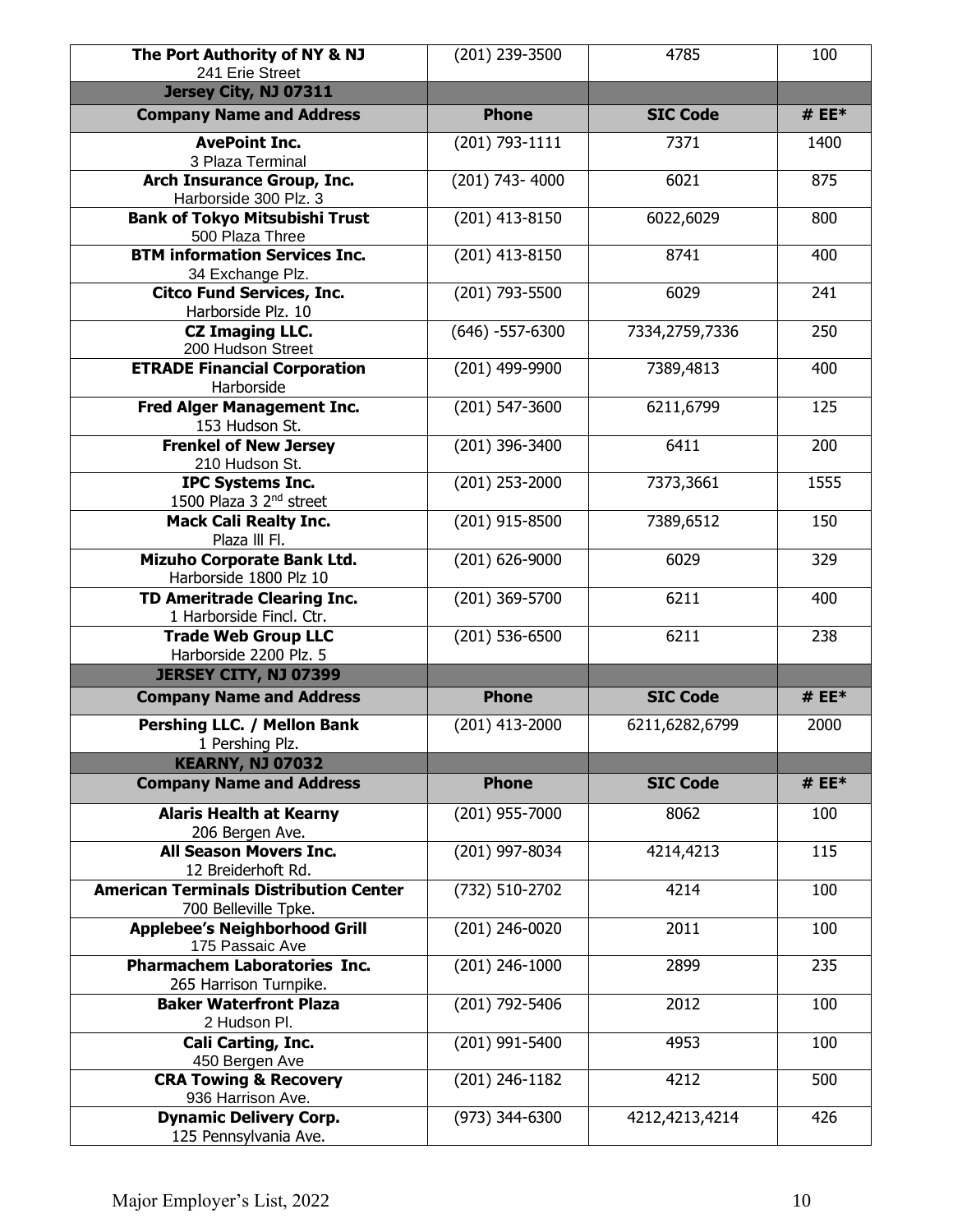| Federal Wine & Liquor Co. Inc.                       | (973) 624-6444     | 5182           | 225 |
|------------------------------------------------------|--------------------|----------------|-----|
| 205 Campus Drive                                     |                    |                |     |
| <b>Fedway Associates, Inc.</b>                       | (973) 624-6444     | 5182           | 150 |
| Hackensack Ave. Bldg. 160                            |                    |                |     |
| <b>Fleetwood Forwarding</b>                          | (973) 817-8970     | 4953           | 100 |
| 100 Central Ave.                                     |                    |                |     |
| <b>Freeman Decorating Co. Inc.</b><br>909 North Tpke | (201) 998-6444     | 7389           | 150 |
| G & S Motor Equipment Co. Inc.                       | (201) 998-9244     | 4953,5063      | 100 |
| 1800 Harrison Avenue                                 |                    |                |     |
| <b>H&amp;M International Trans. Inc.</b>             | (732) 510-2702     | 4214,4225      | 180 |
| 700 Belleville Tpke                                  |                    |                |     |
| Hanover Warehouses, Inc.<br>100 Central Ave.         | (973) 589-2119     | 4225           | 250 |
| J F Lomma Inc.                                       | $(973) 589 - 2000$ | 4213           | 135 |
| 48 3rd Street                                        |                    |                |     |
| <b>Joseph Supor Trucking Co.</b>                     | (201) 997-7275     | 4213           | 100 |
| 433 Bergen Ave.                                      |                    |                |     |
| <b>Kearny Board of Education</b>                     | (201) 955-5021     | 8211           | 642 |
| 100 Davis Ave.                                       |                    |                |     |
| <b>Kearny Federal Saving Bank</b>                    | (201) 991-4100     | 6035           | 135 |
| 614 Kearny Ave.                                      |                    |                |     |
| <b>Kearny Shop Rite</b>                              | (201) 998-1595     | 5411,5912      | 350 |
| 100 Passaic Ave.                                     |                    |                |     |
| <b>Kuehne Chemical Co. Inc.</b>                      | (973) 589-0700     | 2819,4226,2812 | 200 |
| 86 N. Hackensack Ave                                 |                    |                |     |
| <b>L&amp;R Manufacturing Co. Inc.</b>                | (201) 991-2410     | 2842,3841,3843 | 140 |
| 577 Elm Street                                       |                    | 3699           |     |
| <b>L&amp;R Manufacturing Co. Inc.</b>                | (201) 991-5330     | 3699           | 110 |
| 57 John Hay Ave.                                     |                    |                |     |
| Louis J. Kennedy Trucking Co.                        | (201) 998-4142     | 4213           | 500 |
| 342 Schuyler Ave.                                    |                    |                |     |
| <b>Mac Products Inc.</b>                             | (973) 344-0700     | 3643,5063      | 125 |
| 60 Pennsylvania Ave.                                 |                    |                |     |
| <b>New Jersey Transit Corp.</b>                      | (201) 955-5856     | 4173           | 550 |
| 1148 Newark Tpke.                                    |                    |                |     |
| <b>New Penn Motor Express Inc.</b>                   | $(973) 589 - 1818$ | 4231           | 100 |
| 36 N. Hackensack Ave.                                |                    |                |     |
| <b>Nu Way Concessionaires Inc.</b>                   | (201) 997-4851     | 5411           | 100 |
| 345 Bergen Ave                                       |                    |                |     |
| <b>Owens Corning</b>                                 | (201) 998-5666     | 2952           | 125 |
| 1249 Newark Tpke.                                    |                    |                |     |
| Pathways to Independence Inc.                        | (201) 997-6155     | 8361           | 100 |
| 60 Kingsland Ave.                                    |                    |                |     |
| <b>Preferred Building Services, Inc.</b>             | (201) 955-1770     | 7349           | 100 |
| 772 Kearny Ave.                                      |                    |                |     |
| <b>River Terminal Development</b>                    | (973) 589-0063     | 6512           | 125 |
| 100 Central Ave. Bldg. 30                            |                    |                |     |
| <b>Town of Kearny</b>                                | (201) 955-7892     | 9111           | 450 |
| 402 Kearny AVE.                                      |                    |                |     |
| <b>United Services, Inc.</b><br>462 Forest St.       | (201) 955-1300     | 7349           | 500 |
| <b>United States Postal Service</b>                  | (201) 991-5629     | 4311           | 100 |
| 64 Midland Ave.                                      |                    |                |     |
| <b>Wal-Mart Stores, Inc.</b>                         | (201) 955-0280     | 5311           | 350 |
| 150 Harrison Avenue                                  |                    |                |     |
| <b>YRC</b>                                           | (973) 344-5101     | 5699           | 100 |
| 72 2 <sup>nd</sup> St.                               |                    |                |     |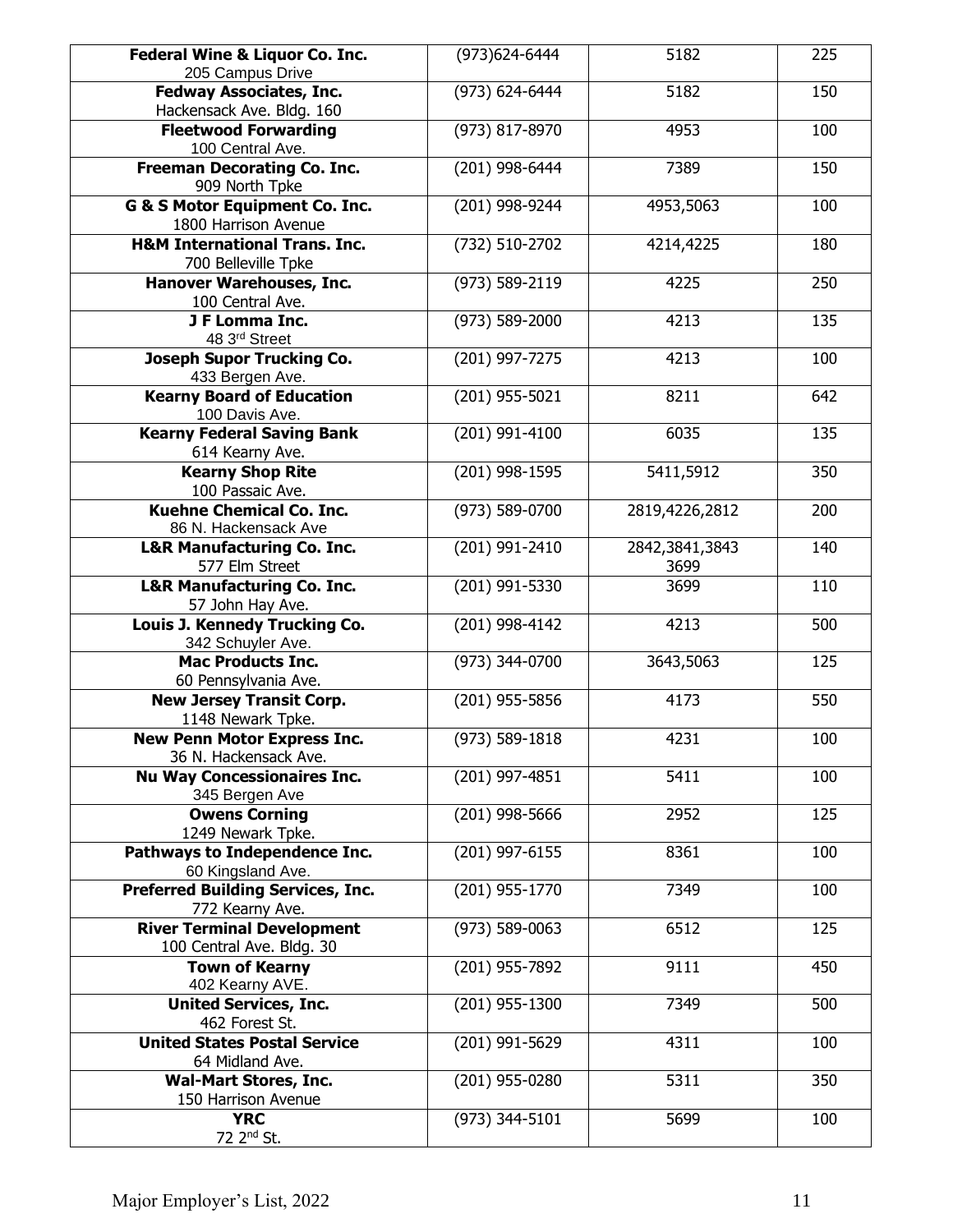| <b>NORTH BERGEN, NJ 07047</b>                                         |                    |                                  |         |
|-----------------------------------------------------------------------|--------------------|----------------------------------|---------|
| <b>Company Name and Address</b>                                       | <b>Phone</b>       | <b>SIC Code</b>                  | # $EE*$ |
| 10 Spot<br>5601 W. Side Ave.                                          | (201) 319-1400     | 5621                             | 900     |
| A & M (2015) LLC.<br>5901 W. Side Ave.                                | (201) 868-6220     | 5621                             | 1500    |
| <b>Bergen Discount Shippers LLC</b><br>7300 W. Side Ave.              | $(201) 854 - 1512$ | 4225                             | 210     |
| <b>Cardella Trucking Co. Inc.</b><br>2400 Tonnelle Ave.               | $(201) 867 - 7276$ | 1795,4213                        | 100     |
| <b>Childrens Place Inc.</b><br>915 Secaucus Rd                        | (201) 558-2400     | 5947,5651,5945<br>5641,5621,5611 | 500     |
| <b>Colonna Brothers, Inc.</b><br>4102 Bergen Tpke.                    | (201) 864-1115     | 3115                             | 120     |
| <b>Dermarite Industries LLC.</b><br>7777 W. Side Ave.                 | (973) 247-3491     | 2834,2841                        | 115     |
| <b>Dynamic International USA Inc.</b><br>2501 71 <sup>st</sup> Street | (973) 344-6300     | 4214,4212                        | 600     |
| <b>Home Depot USA Inc.</b><br>7605 Tonnelle Avenue                    | (201) 868-8125     | 5211                             | 150     |
| <b>Hudson Group (Hudson News)</b><br>5903 Westside Ave.               | (201) 867-3600     | 5192,5942,5994<br>5947           | 648     |
| <b>Hudson View Health Care Center LLC</b><br>9020 Wall Street         | (201) 861-4040     | 8051                             | 230     |
| <b>Hudson County Vocational Tech. School</b><br>8511 Tonnelle Ave.    | (201) 854-3900     | 8211,9111                        | 580     |
| <b>International Granite &amp; Marble Corp.</b><br>2038 83rd Street   | (201) 869-5200     | 5032                             | 100     |
| Knowledgepoint 360 Group LLC<br>150 Meadowland Pkwy.                  | $(201)$ 271-6000   | 5122                             | 250     |
| La Quinta Inn & Suites<br>350 Route # 3                               | (201) 863-8700     | 7011                             | 150     |
| <b>Liberty Contracting Corp.</b><br>2531 94th Street                  | (201) 488-9300     | 1795                             | 150     |
| <b>Lowe's Companies Inc.</b><br>7801 W. Side Ave.                     | (201) 662-0932     | 5211                             | 300     |
| <b>Mackenzie Group Inc.</b><br>4900 Westside Ave.                     | (212) 619-1885     | 1751,1731                        | 108     |
| <b>Master Cutlery, Inc.</b><br>701 Penhorn Ave.                       | (201) 271-7600     | 3421                             | 100     |
| <b>National Retail Systems Inc.</b><br>2820 16th Street               | (201) 330-1900     | 4231,6719,4213                   | 1500    |
| <b>North Bergen Township</b><br>4233 Kennedy Blvd.                    | (201) 392-2000     | 9111                             | 545     |
| <b>Palisades General Hospital</b><br>7600 River Rd.                   | (201) 854-5033     | 8062,8011                        | 1432    |
| Pat LaFrieda Meat Purveyors Inc.<br>3701 Tonnelle Ave.                | (201) 537-8210     | 5147                             | 140     |
| <b>Penske Truck Rental</b><br>2723 Tonnelle Ave.                      | (201) 864-7368     | 7513                             | 100     |
| <b>President Industrial Products</b><br>565 Windsor Dr.               | (201) 863-8844     | 5097                             | 150     |
| <b>Prestige Bread Co.</b><br>5611 Tonnelle Ave.                       | (201) 422-7900     | 2051                             | 250     |
| <b>RosRich Inc.</b><br>205 Campus Dr.                                 | (973) 624-8444     | 5185                             | 700     |
| <b>Shop-Rite Supermarkets, Inc.</b><br>3147 Kennedy Blvd.             | (201) 553-5700     | 5411                             | 235     |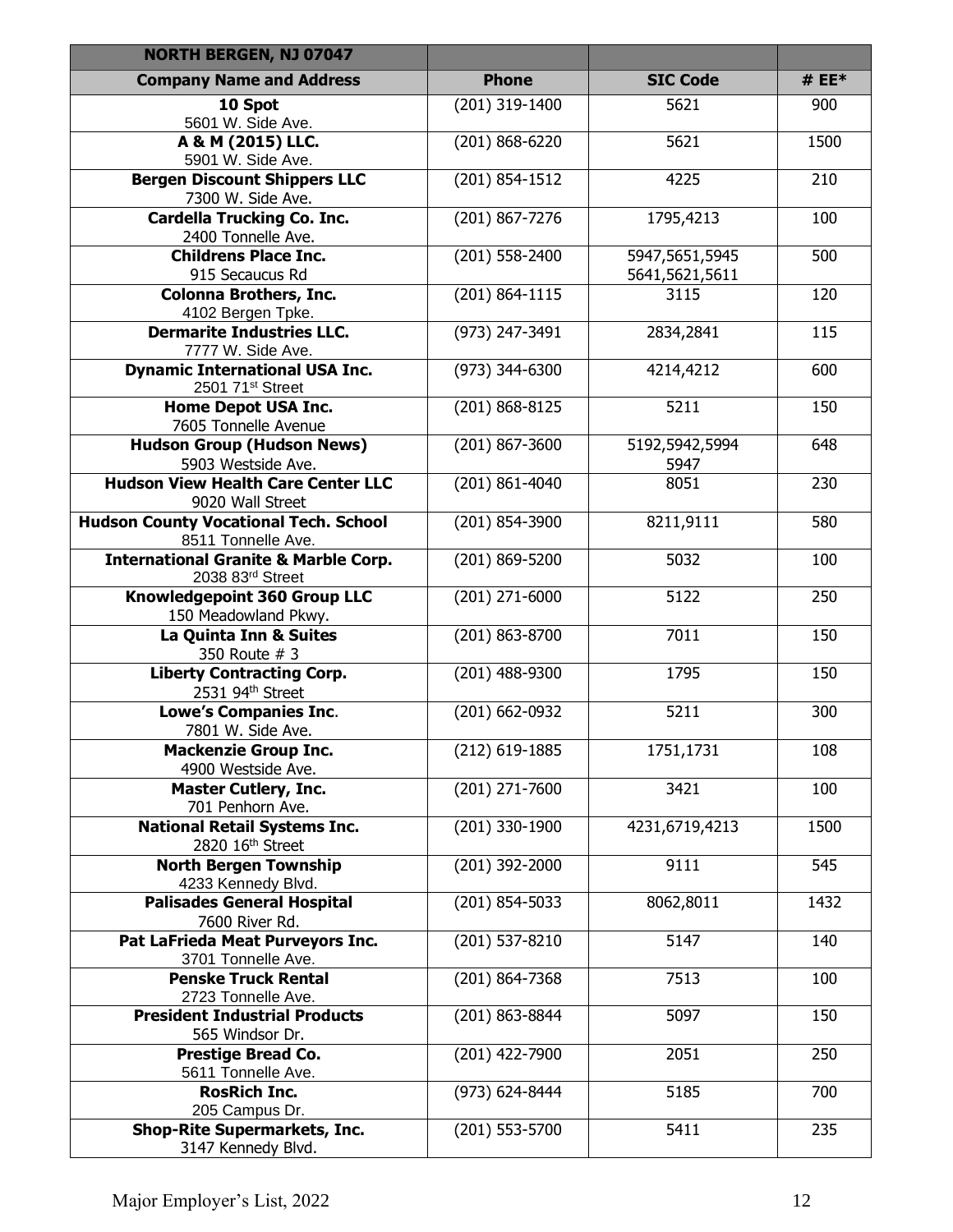| Sodexho<br>7600 River Rd.                                                         | (201) 854-5132     | 7011            | 150     |
|-----------------------------------------------------------------------------------|--------------------|-----------------|---------|
| <b>Target Corporation</b><br>7101 Tonnelle Ave.                                   | (201) 520-1701     | 5311            | 200     |
| <b>Textiles from Europe Inc.</b><br>5901 W. Side Ave.                             | (212) 213-1828     | 5131            | 190     |
| <b>Veeco Holdings LLC.</b><br>6801 W. Side Ave.                                   | (201) 865-6200     | 4214            | 130     |
| <b>Visiting Homemakers of Hudson County</b><br>1919 Kennedy Blvd.                 | $(201) 656 - 6001$ | 8322            | 500     |
| <b>Westchester Lace &amp; Textiles Inc.</b><br>3901 Liberty Ave.                  | (201) 864-2150     | 5311            | 120     |
| <b>Western Carriers Inc.</b><br>2220 91st Street                                  | (201) 869-3300     | 4225            | 200     |
| <b>UNION CITY, NJ 07086</b>                                                       |                    |                 |         |
| <b>Company Name and Address</b>                                                   | <b>Phone</b>       | <b>SIC Code</b> | # $EE*$ |
| <b>Castle Hill Health Care Ctr.</b><br>615 23rd St.                               | (201) 809-6200     | 7389            | 100     |
| <b>City of Union City</b><br>3715 Palisade Ave.                                   | (201) 348-5722     | 9111            | 620     |
| <b>Head Start North Hudson Community</b><br>535 41st Street                       | (201) 617-0901     | 8322,8351       | 150     |
| <b>Interim Healthcare Inc.</b><br>3133 Central Ave.                               | (201) 864-3838     | 7361,7363       | 250     |
| <b>Manhattanview Healthcare Ctr.</b><br>3200 Hudson Ave.                          | (201) 325-8010     | 7389            | 100     |
| <b>Union City Board of Education</b>                                              | (201) 271-2289     | 8211            | 935     |
| 3912 32 <sup>nd</sup> Street                                                      |                    |                 |         |
| <b>SECAUCUS, NJ 07094</b>                                                         |                    |                 |         |
| <b>Company Name and Address</b>                                                   | <b>Phone</b>       | <b>SIC code</b> | # $EE*$ |
| <b>Apex Trucking Co. Inc.</b>                                                     | $(201) 601 - 0100$ | 4213            | 110     |
| 120 Seaview Dr.<br><b>ArrowPac International Inc.</b>                             | (201) 770-9001     | 4731            | 250     |
| 333 Meadowlands Pkwy<br><b>Artistic Tile Inc.</b><br>520 Secaucus Rd.             | (201) 864-7000     | 5032,5023       | 118     |
| <b>Ashley Stewart LTD</b>                                                         | (201) 319-9093     | 5621,5641,5137  | 1000    |
| 100 Metro Way<br><b>At Last Sportswear-Retail</b>                                 | (201) 867-8500     | 5621            | 105     |
| 275 Hartz Way<br>Best Buy Co. Inc.<br>925 Paterson Plank Rd.                      | (201) 325-3915     | 2744            | 100     |
| <b>Cosco Shipping North America</b><br>100 Lighting Way                           | (201) 422-0500     | 4731            | 555     |
| <b>Command Web. Offset Co. Inc</b>                                                | (201) 863-8100     | 2752,2732       | 650     |
| 100 Castle Road<br><b>Buck Consultants, Inc.</b>                                  | (201) 902-2300     | 8999,6411       | 450     |
| 500 Plaza Dr.<br><b>China Ocean Shipping Company Americas</b>                     | (201) 422-0500     | 4731            | 150     |
| <b>Inc.</b> 100 Lighting Way<br>Delta Galil USA, Inc. (DE CORP)<br>1 Harmon Plaza | (201) 902-0055     | 2341            | 2530    |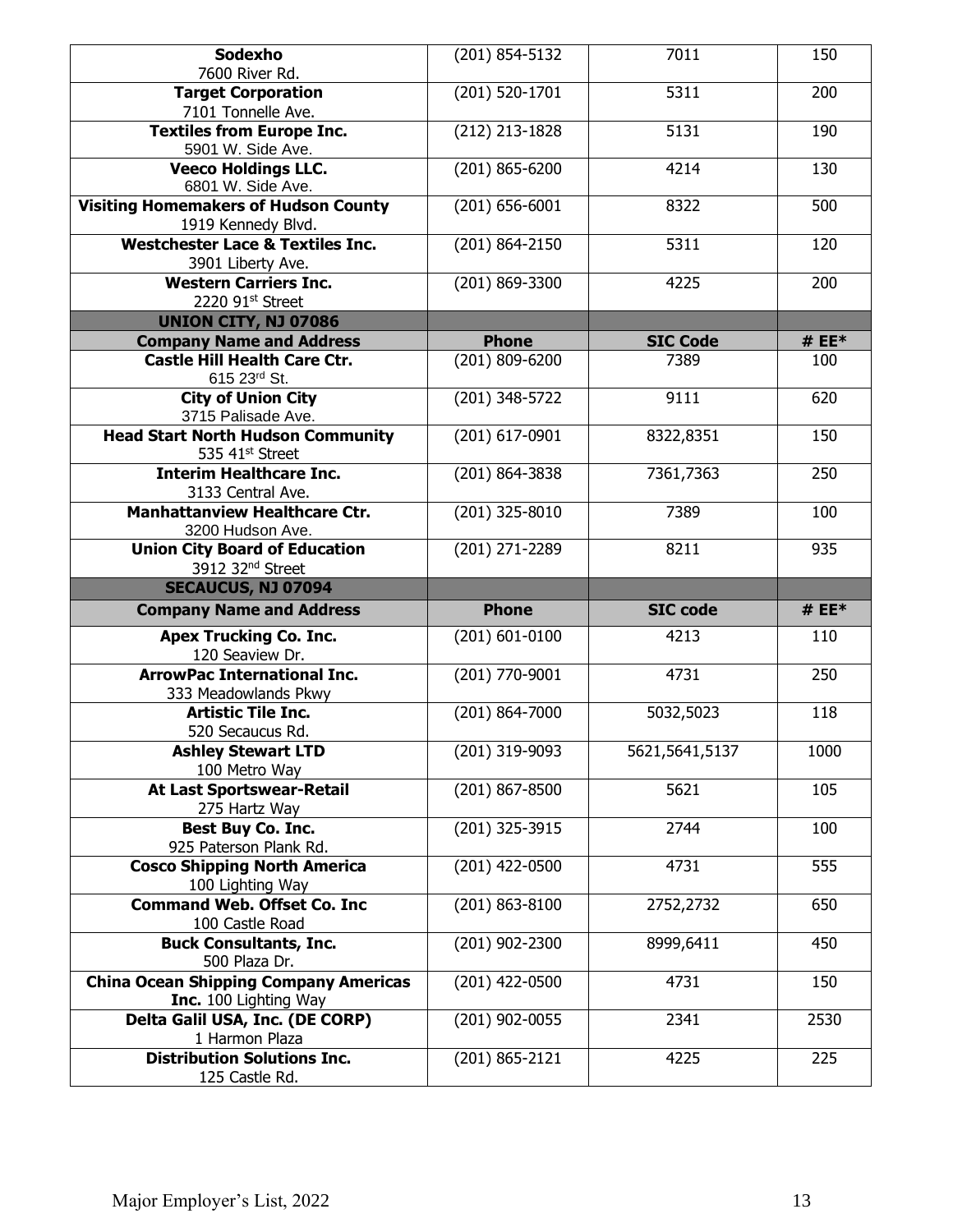| <b>Epstone Inc.</b>                                       | (201) 864-7000     | 5032                 | 100  |
|-----------------------------------------------------------|--------------------|----------------------|------|
| 520 Secaucus Rd.<br><b>Ernst &amp; Young LLP</b>          | (201) 872-2200     | 8721,8742            | 250  |
| 200 Plaza Dr. Ste. 2222                                   |                    |                      |      |
| <b>F &amp; G Mechanical Corp.</b>                         | (201) 206-8249     | 1711                 | 300  |
| 348 New County Rd                                         |                    |                      |      |
| Frederick Goldman, Inc.                                   | (212) 924-6767     | 3911                 | 475  |
| 55 Hartz Way                                              |                    |                      |      |
| <b>Faber Coe &amp; Gregg Inc.</b>                         | (201) 330-1515     | 5994,5499,5813       | 600  |
| 550 Meadowlands Pkwy.                                     |                    |                      |      |
| Ferragamo U S A Inc.                                      | (201) 553-6100     | 5139,5136,5137,5621, | 400  |
| 700 Castle Rd<br>Fresh pet Inc.                           | (201) 520-4000     | 5632<br>2047         | 260  |
| 400 Plaza Dr.                                             |                    |                      |      |
| <b>GGI Glass Distributors Corp.</b>                       | (201) 553-1850     | 5231                 | 100  |
| 101 Venture Way                                           |                    |                      |      |
| Goya Foods, Inc.                                          | (201) 348-4900     | 5141                 | 4000 |
| 350 County Rd.                                            |                    |                      |      |
| <b>Hartz Mountain Industries Inc.</b>                     | (201) 348-1200     | 6512,6531            | 1200 |
| 400 Plaza Dr. Ste # 400                                   |                    |                      |      |
| <b>Home Depot USA Inc.</b>                                | (201) 271-1200     | 5211                 | 250  |
| 1055 Paterson Plank Rd.                                   |                    |                      |      |
| <b>Houlihan's</b><br>700 Plaza Dr.                        | (201) 330-8856     | 5811                 | 100  |
| <b>Hudson County Meadowview Hospital</b>                  | (201) 319-3660     | 8063,8093            | 500  |
| 595 County Rd.                                            |                    |                      |      |
| <b>Image Processing System Inc.</b>                       | (201) 553-0200     | 7375,7371,7374       | 100  |
| 150 Meadowlands Pkwy                                      |                    |                      |      |
| <b>Jersey City Management Inc</b>                         | (201) 866-3888     | 6513                 | 120  |
| 333 Meadowlands Pkwy.                                     |                    |                      |      |
| <b>Joseph Cory Delivery Svc.</b>                          | (201) 795-1000     | 4931                 | 300  |
| 150 Meadowlands Pkwy. #3<br>Kohl's Department Stores Inc. | (201) 553-9143     | 5311                 | 100  |
| 3 Millcreek Dr.                                           |                    |                      |      |
| Macy's East Inc.                                          | (201) 863-3250     | 4225                 | 100  |
| 500 Meadowlands Pkwy                                      |                    |                      |      |
| <b>Master Cutlery, Inc.</b>                               | (201) 271-7600     | 3421                 | 100  |
| 700 Penhorn Ave.                                          |                    |                      |      |
| <b>Meadowlands Hospital Medical Center</b>                | (201) 392-3100     | 8062                 | 596  |
| Meadowlands Pkwy                                          |                    |                      |      |
| icro excel Inc.<br>400 Plaza Drive Ste# 102               | (201) 866-6789     | 7371,7373,7376,7379  | 159  |
| <b>NBA Properties Inc.</b>                                | $(201) 865 - 1500$ | 7941,7812,2721       | 865  |
| 100 Plaza Drive                                           |                    |                      |      |
| <b>NorthStar Travel Media LLC</b>                         | (201) 902-2000     | 2721                 | 379  |
| 100 Lighting Way.                                         |                    |                      |      |
| <b>NYCE Corporation</b>                                   | (201) 867-3550     | 7374                 | 360  |
| 400 Plaza Dr.                                             |                    |                      |      |
| <b>Premier Security Service Inc.</b>                      | (201) 553-0800     | 7381                 | 180  |
| 99 Harmon Cove Towers St# S12                             |                    |                      |      |
| <b>President Industrial Products</b><br>565 Windsor Dr.   | (201) 863-8844     | 3515                 | 150  |
| <b>Prime Hospitality LLC (LA Quinta Suites)</b>           | (201) 863-8700     | 7011                 | 150  |
| 350 Route 3                                               |                    |                      |      |
| <b>Production Resource Group LLC</b>                      | (201) 758-4000     | 7922                 | 117  |
| 915 Secaucus Rd                                           |                    |                      |      |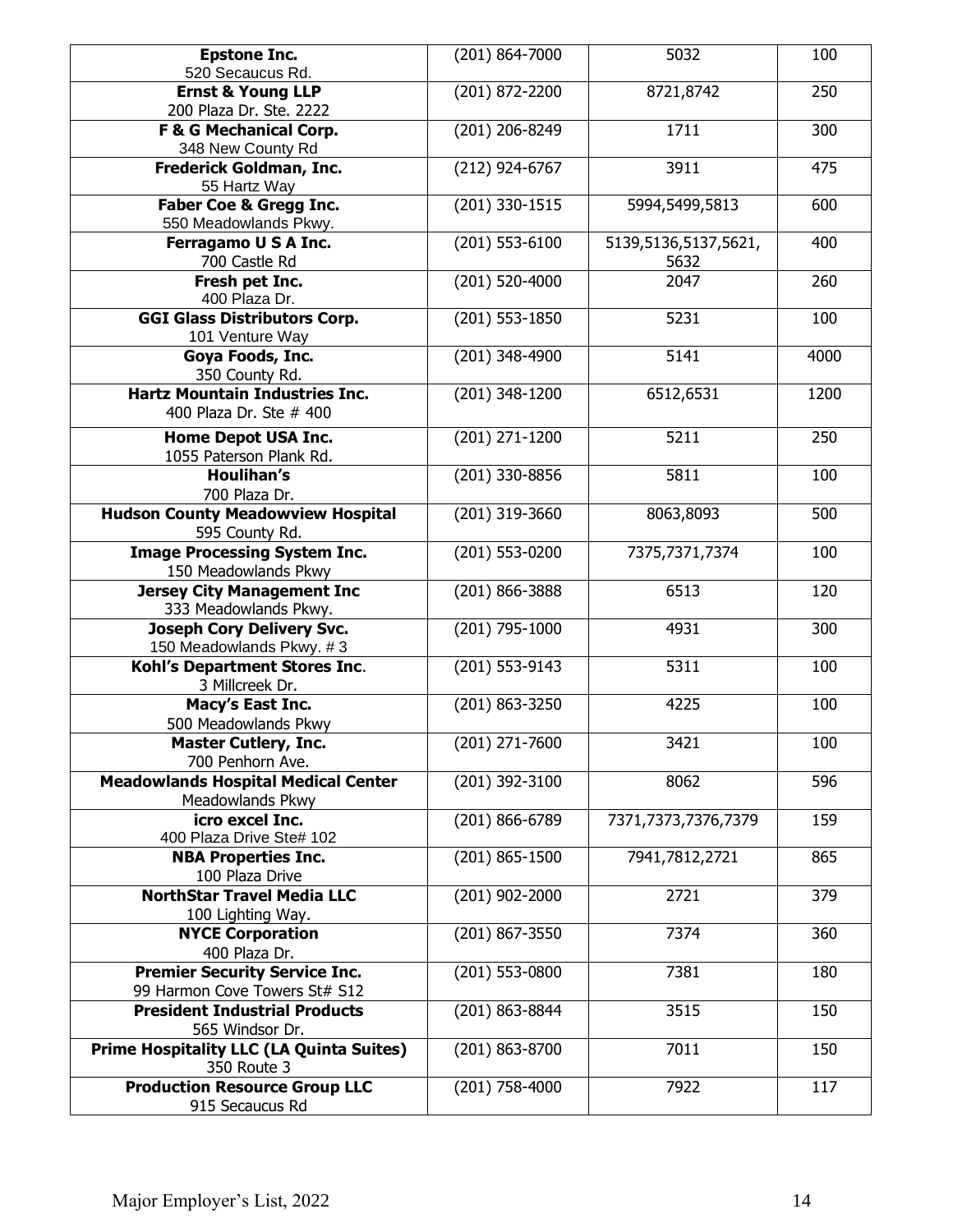| <b>Public Service Electric and Gas Co.</b>                            | (201) 330-3300     | 4931,4932       | 135     |
|-----------------------------------------------------------------------|--------------------|-----------------|---------|
| 333 Meadowlands Pkwy                                                  |                    |                 |         |
| <b>R.R Donnelly Communications Inc.</b>                               | (201) 271-2000     | 2752,3555       | 525     |
| 215 County Ave.<br><b>Retailers &amp; Manufacturers Dist. Marking</b> | $(201) 865 - 1100$ |                 | 550     |
| Serv. 50 Metro Way                                                    |                    | 7389,7361       |         |
| <b>Rocha Contractors</b>                                              | (201) 330-8894     | 1629            | 100     |
| 735 Golden Ave.                                                       |                    |                 |         |
| <b>Rose Brand Wipers Inc.</b>                                         | (201) 809-1730     | 2399            | 239     |
| 4 Emerson Lane                                                        |                    |                 |         |
| <b>Sam's Club</b>                                                     | (201) 974-0702     | 5311            | 100     |
| 300 Park PL.                                                          |                    |                 |         |
| <b>Schiavone Construction Co.</b>                                     | (201) 867-5070     | 1629,1622       | 600     |
| 150 Meadowlands Pkwy                                                  |                    |                 |         |
| <b>Strategic Content Imaging</b>                                      | (201) 863-8100     | 7379,2752,7389  | 180     |
| 100 Castle Rd.                                                        |                    |                 |         |
| <b>Scholastic Publications LTD</b>                                    | (201) 633-2400     | 2721            | 200     |
| 100 Plaza Dr.<br>The Children's Place Retail Stores Inc.              | (201) 558-2400     | 5641,5947,5651  | 1500    |
| 500 Plaza Drive                                                       |                    | 5645,5621,5611  |         |
| <b>Town of Secaucus</b>                                               | (201) 330-2000     | 9111            | 506     |
| 1203 Paterson Plank Rd.                                               |                    |                 |         |
| <b>United States Postal Service</b>                                   | (201) 867-1557     | 4311            | 100     |
| 300 County Rd.                                                        |                    |                 |         |
| <b>United States Postal Service</b>                                   | (201) 330-2383     | 4215            | 6000    |
| 493 County Rd                                                         |                    |                 |         |
| <b>Universal Logistics Group</b>                                      | (201) 386-9800     | 4225            | 100     |
| 1000 New County Rd.                                                   |                    |                 |         |
| Vitamin Shoppe, Inc.                                                  | (201) 552-6000     | 5961,5499       | 5686    |
| 300 Harmon Meadow Blvd.                                               |                    | 5311            | 200     |
| <b>Wal-Mart Stores, Inc.</b><br>400 Park PL.                          | (201) 325-9280     |                 |         |
| <b>WWOR TV Inc.</b>                                                   | $(201)$ 348-0009   | 4833            | 200     |
| 9 Broadcast Plz                                                       |                    |                 |         |
| <b>Wyndham Suites</b>                                                 | (201) 863-8700     | 7011            | 100     |
| 350 Mill Creek, Dr.                                                   |                    |                 |         |
| <b>Xerox Hr. Solutions LLC</b>                                        | $(201)$ 902-2300   | 8742            | 2075    |
| 200 Plaza Dr.                                                         |                    |                 |         |
| <b>ZT Group Inc.</b>                                                  | (201) 559-1000     | 5045            | 250     |
| 333 Meadowlands Pkwy<br><b>WEEHAWKEN, NJ 07086</b>                    |                    |                 |         |
|                                                                       | <b>Phone</b>       |                 | # $EE*$ |
| <b>Company Name and Address</b>                                       |                    | <b>SIC Code</b> |         |
| Port Imperial Ferry Corp.<br>4800 Ave. Port Imperial Blvd.            | (201) 902-8700     | 4482            | 500     |
| <b>Chart House Restaurant</b>                                         | (201) 348-6628     | 5811            | 100     |
| Pier D T                                                              |                    |                 |         |
| <b>Dykes Lumber Co. Inc.</b>                                          | (201) 867-0391     | 5211,5031       | 175     |
| 1899 Park Ave.                                                        |                    |                 |         |
| <b>Hanover Direct, Inc.</b>                                           | (201) 863-7300     | 6091            | 1975    |
| 1500 Harbor Blvd. #10                                                 |                    |                 |         |
| <b>Micros Retail System Inc.</b>                                      | (2010 866-1000     | 5045,5044       | 103     |
| 1200 Harbor Blvd. Fl. 9                                               |                    |                 |         |
| The Swatch Group US Inc.                                              | (201) 271-1400     | 5094,5063,3873  | 700     |
| 1200 Harbor Blvd.                                                     |                    | 3625            |         |
| <b>UBS Financial Svc.</b>                                             | (201) 352-3000     | 5239            | 5000    |
| 800 Harbor Blvd.                                                      |                    |                 |         |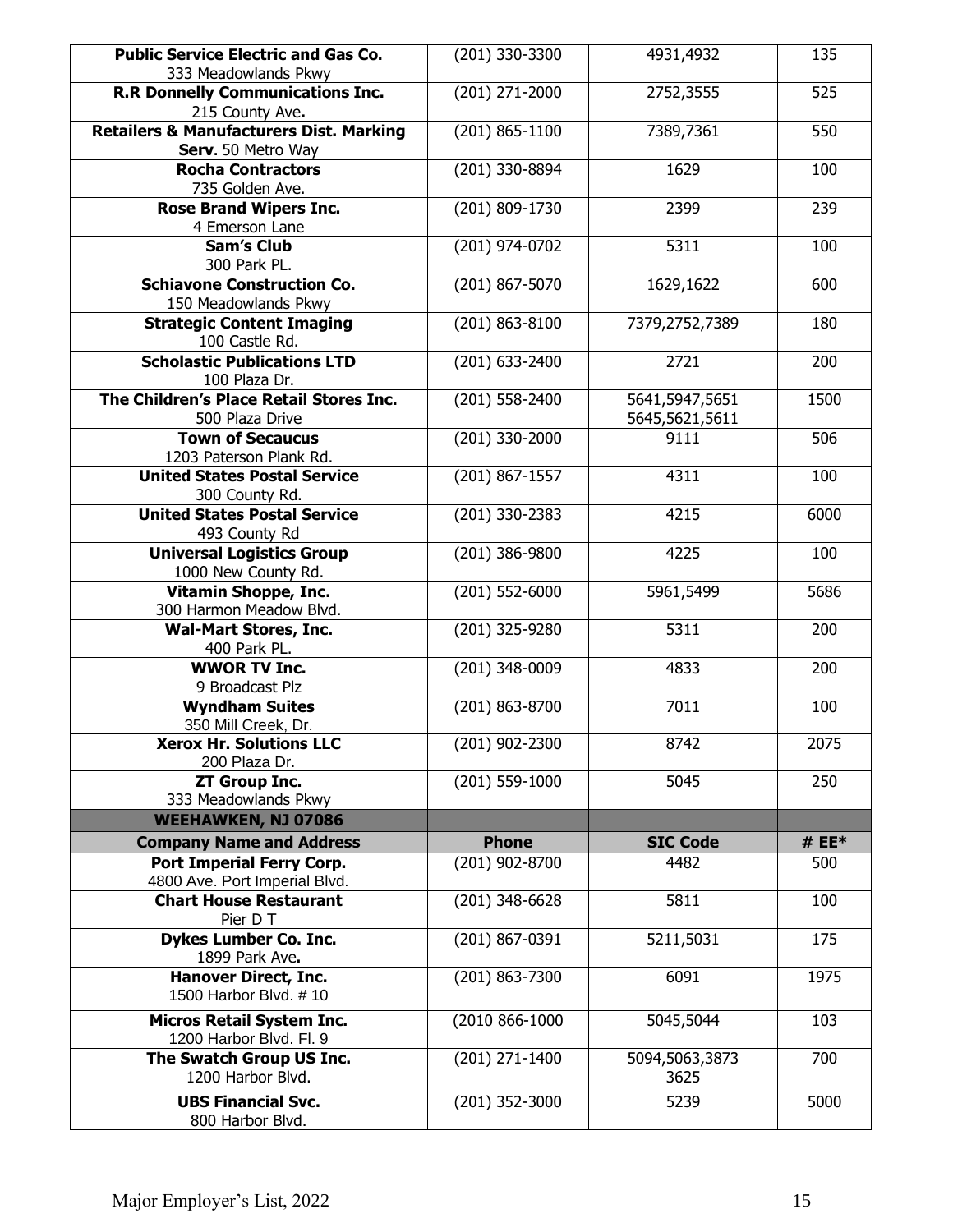| <b>Weehawken Board of Education</b>            | (201) 422-6125 | 8211,8299       | 137     |
|------------------------------------------------|----------------|-----------------|---------|
| 53 Liberty Pl.                                 |                |                 |         |
| WEST NEW YORK, NJ 07093                        |                |                 |         |
| <b>Company Name and Address</b>                | <b>Phone</b>   | <b>SIC Code</b> | # $EE*$ |
| <b>Always Caring Health Care Services LLC.</b> | (201) 662-0042 | 8082            | 300     |
| 5810 Bergenline Ave. Ste 6                     |                |                 |         |
| Jaclyn Inc.                                    | (201) 868-9400 | 3171            | 100     |
| 635 59 <sup>th</sup> Street                    |                |                 |         |
| <b>Town of West New York</b>                   | (201) 295-5200 | 9121            | 463     |
| 428 60 <sup>th</sup> Street                    |                |                 |         |
| <b>West New York Board of Education</b>        | (201) 553-4000 | 8211            | 1000    |
| 8028 Broadway                                  |                |                 |         |